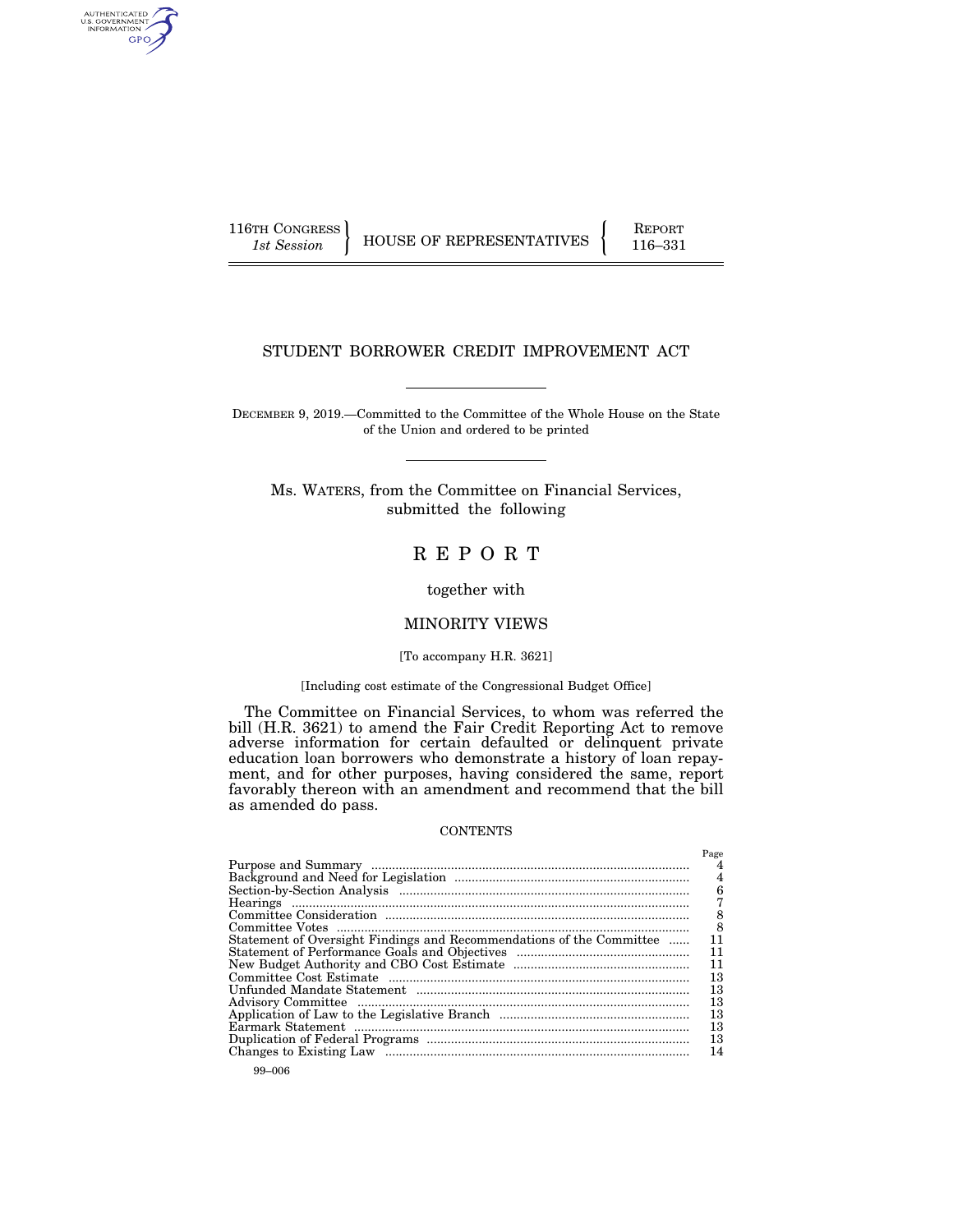The amendment is as follows:

Strike all after the enacting clause and insert the following:

#### **SECTION 1. SHORT TITLE.**

This Act may be cited as the ''Student Borrower Credit Improvement Act''. **SEC. 2. FINDINGS.** 

Congress finds the following:

(1) The October 2014 report of the Bureau of Consumer Financial Protection titled ''Annual Report of the CFPB Student Loan Ombudsman'' noted many private education loan borrowers, who sought to negotiate a modified repayment plan when they were experiencing a period of financial distress, were unable to get assistance from their loan holders, which often resulting in them defaulting on their loans. This pattern resembles the difficulty that a significant number of mortgage loan borrowers experienced when they sought to take responsible steps to work with their mortgage loan servicer to avoid foreclosure during the Great Recession.

(2) Although private student loan holders may allow a borrower to postpone payments while enrolled in school full-time, many limit this option to a certain time period, usually 48 to 66 months. This limited time period may not be sufficient for those who need additional time to obtain their degree or who want to continue their education by pursing a graduate or professional degree. The Bu-reau of Consumer Financial Protection found that borrowers who were unable to make payments often defaulted or had their accounts sent to collections before they were even able to graduate.

#### **SEC. 3. REMOVAL OF ADVERSE INFORMATION FOR CERTAIN PRIVATE EDUCATION LOAN BOR-ROWERS.**

(a) IN GENERAL.—The Fair Credit Reporting Act (15 U.S.C. 1681 et seq.) is amended by inserting after section 605B the following new section:

# **''§ 605C. Credit rehabilitation for distressed private education loan bor- rowers.**

''(a) IN GENERAL.—A consumer reporting agency may not furnish any consumer report containing any adverse item of information relating to a delinquent or defaulted private education loan of a borrower if the borrower has rehabilitated the borrower's credit with respect to such loan by making 9 on-time monthly payments (in accordance with the terms and conditions of the borrower's original loan agreement or any other repayment agreement that antedates the original agreement) during a period of 10 consecutive months on such loan after the date on which the delinquency or default occurred.<br>"(b) INTERRUPTION OF 10–MONTH PERIOD FOR CERTAIN CONSUMERS.

"(1) PERMISSIBLE INTERRUPTION OF THE 10-MONTH PERIOD.—A borrower may stop making consecutive monthly payments and be granted a grace period after which the  $10$ -month period described in subsection (a) shall resume. Such grace period shall be provided under the following circumstances:

 $(A)$  With respect to a borrower who is a member of the Armed Forces entitled to incentive pay for the performance of hazardous duty under sec-tion 301 of title 37, United States Code, hazardous duty pay under section 351 of such title, or other assignment or special duty pay under section 352 of such title, the grace period shall begin on the date on which the borrower begins such assignment or duty and end on the date that is 6 months after the completion of such assignment or duty.

''(B) With respect to a borrower who resides in an area affected by a major disaster or emergency declared under the Robert T. Stafford Disaster Relief and Emergency Assistance Act, the grace period shall begin on the date on which the major disaster or emergency was declared and end on the date that is 3 months after such date.<br>"(2) OTHER CIRCUMSTANCES.—

"(A) In GENERAL.—The Bureau may allow a borrower demonstrating hardship to stop making consecutive monthly payments and be granted a grace period after which the 10-month period described in subsection (a) shall resume.

''(B) BORROWER DEMONSTRATING HARDSHIP DEFINED.—In this paragraph, the term 'borrower demonstrating hardship' means a borrower or a class of borrowers who, as determined by the Bureau, is facing or has experienced unusual extenuating life circumstances or events that result in severe financial or personal barriers such that the borrower or class of borrowers does not have the capacity to comply with the requirements of subsection (a).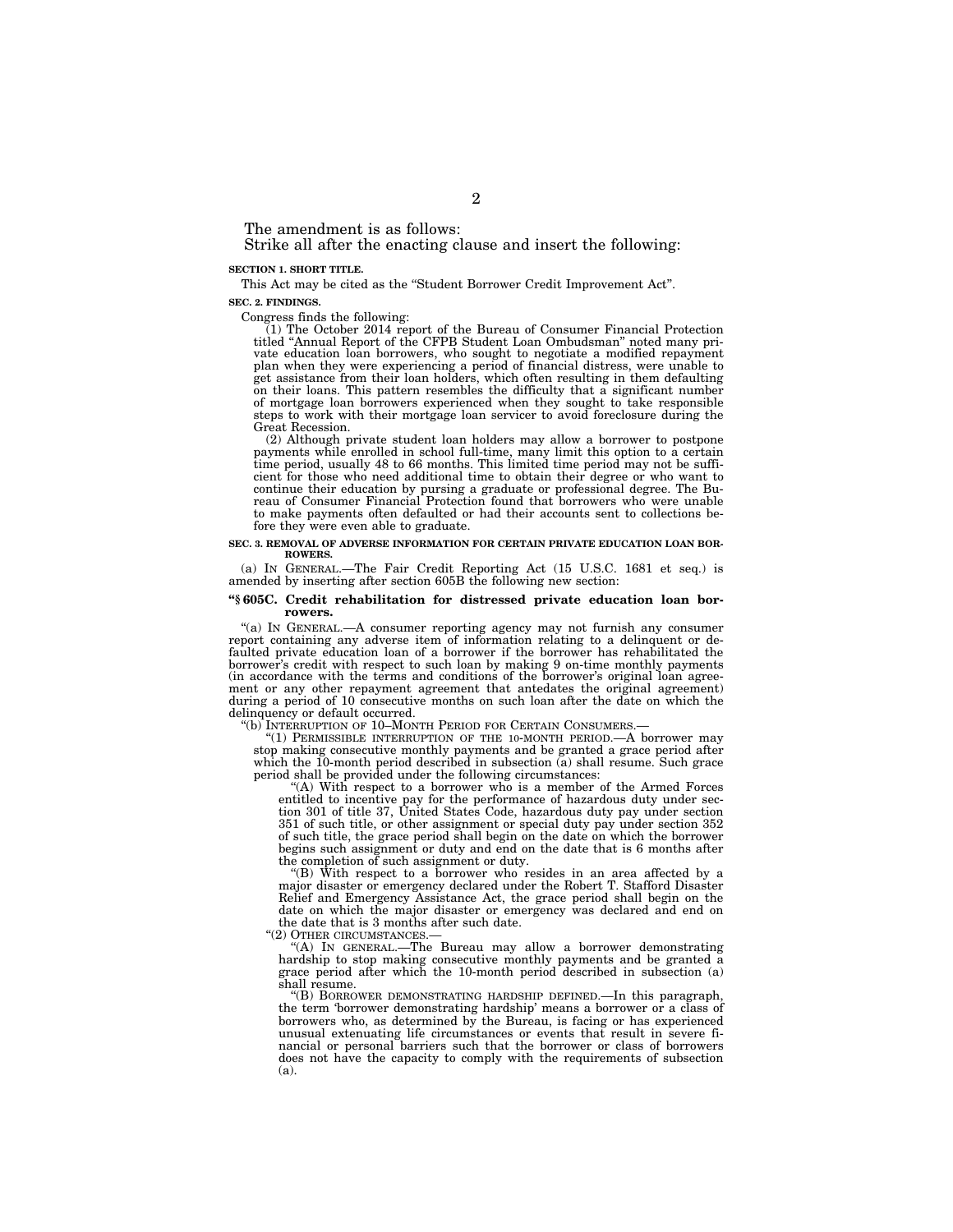''(c) PROCEDURES.—The Bureau shall establish procedures to implement the credit rehabilitation described in this section, including—

''(1) the manner, content, and form for requesting credit rehabilitation;

 $(2)$  the method for validating that the borrower is satisfying the require-

ments of subsection (a); ''(3) the manner, content, and form for notifying the private educational loan holder of—

''(A) the borrower's participation in credit rehabilitation under subsection (a);

''(B) the requirements described in subsection (d); and

 $C$ ) the restrictions described in subsection (f);

 $''(4)$  the manner, content, and form for notifying a consumer reporting agency of—

''(A) the borrower's participation in credit rehabilitation under subsection (a); and

" $(B)$  the requirements described in subsection  $(d)$ ;

''(5) the method for verifying whether a borrower qualifies for the grace period described in subsection (b);

"(6) the manner, content, and form of notifying a consumer reporting agency and private educational loan holder that a borrower was granted a grace period.

"(d) STANDARDIZED REPORTING CODES.—A consumer reporting agency shall develop standardized reporting codes for use by any private educational loan holder to identify and report a borrower's status of making and completing 9 on-time monthly payments during a period of 10 consecutive months on a delinquent or defaulted private education loan, including codes specifying the grace period described in subsection (b) and any agreement to modify monthly payments. Such codes shall not appear on any report provided to a third party, and shall be removed from the consumer's credit report upon the consumer's completion of the rehabilitation period under this section.

''(e) ELIMINATION OF BARRIERS TO CREDIT REHABILITATION.—A consumer report in which a private educational loan holder furnishes the standardized reporting codes described in subsection (d) to a consumer reporting agency, or in which a consumer reporting agency includes such codes, shall be deemed to comply with the requirements for accuracy and completeness under sections 623(a)(1) and 630.

''(f) PROHIBITION ON CIVIL ACTIONS FOR CONSUMERS PURSUING REHABILITATION.— A private educational loan holder may not commence or proceed with any civil action against a borrower with respect to a delinquent or defaulted loan during the period of rehabilitation if the private educational loan holder has been notified, in accordance with the procedures established by the Bureau pursuant to subsection  $(c)$ 

" $(1)$  of such borrower's intent to participate in rehabilitation;

" $(2)$  that such borrower has satisfied the requirements under subsection (a); or

''(3) that such borrower was granted a grace period.

" $(g)$  IMPACT ON STATUTE OF LIMITATIONS FOR PRIOR DEBT.—Payments by a borrower on a private education loan that are made during and after a period of rehabilitation under this section shall have no effect on the statute of limitations with respect to payments that were due on such private education loan before the beginning of the period of rehabilitation.

''(h) PAYMENT PLANS.—If a private educational loan holder enters into a payment plan with a borrower on a private education loan during a period of rehabilitation, such payment plan shall be reasonable and affordable, as determined by the Bureau.

''(i) RULES OF CONSTRUCTION.—

''(1) APPLICATION TO SUBSEQUENT DEFAULT OR DELINQUENCY.—A borrower who satisfies the requirements under subsection (a) shall be eligible for additional credit rehabilitation described in subsection (a) with respect to any subsequent default or delinquency of the borrower on the rehabilitated private education loan.

''(2) INTERRUPTION OF CONSECUTIVE PAYMENT PERIOD REQUIREMENT.—The grace period described in subsection  $(b)(1)(A)$  shall not apply if any regulation promulgated under section 987 of title 10, United States Code (commonly known as the Military Lending Act), or the Servicemembers Civil Relief Act (50 U.S.C. App. 501 et seq.) allows for a grace period or other interruption of the 10-month period described in subsection (a) and such grace period or other interruption is longer than the period described in subsection  $(b)(1)(A)$  or otherwise provides greater protection or benefit to the borrower who is a member of the Armed Forces.''.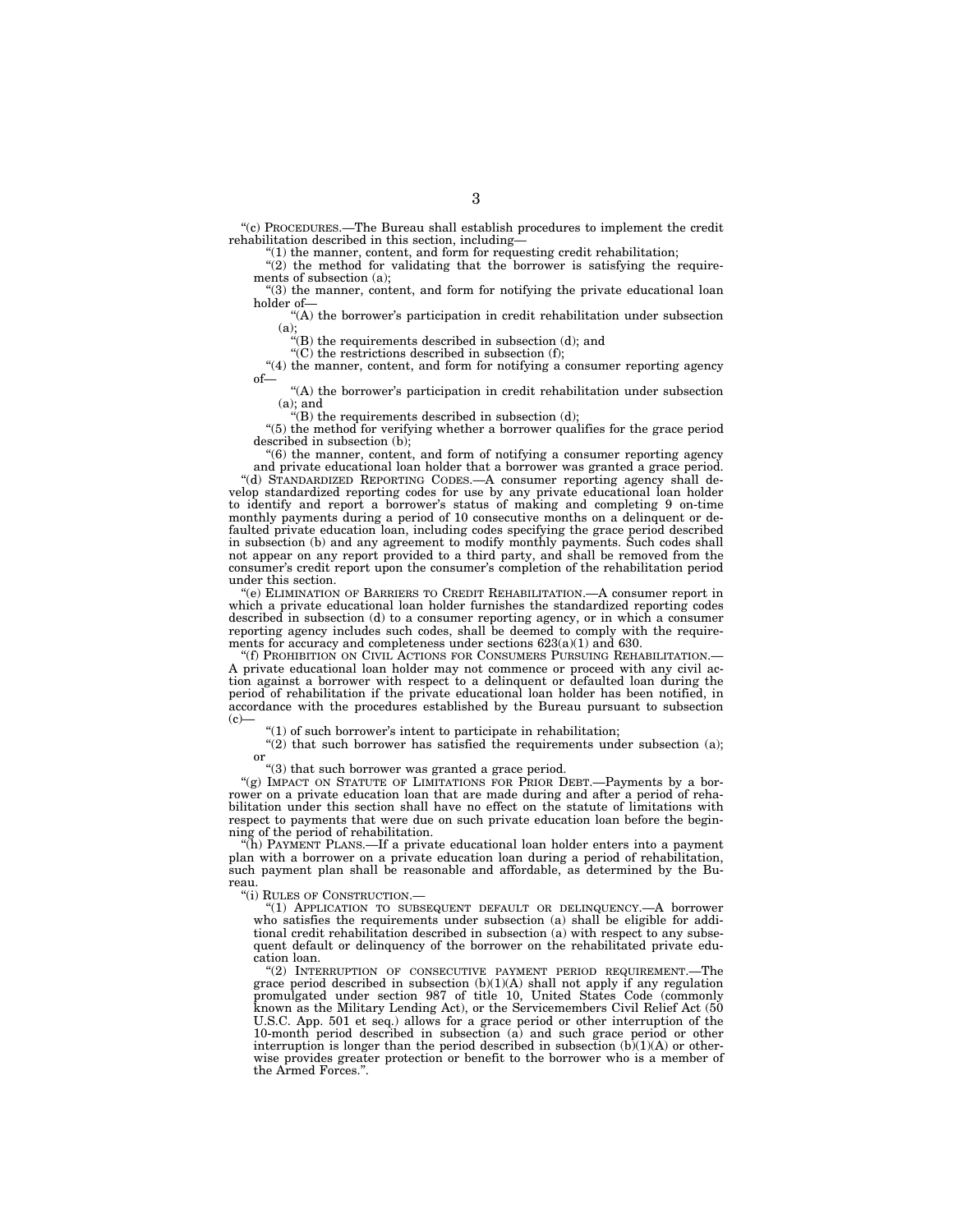(b) CONFORMING AMENDMENT.—Section 623(a)(1) of the Fair Credit Reporting Act  $(15 \text{ U.S.C. } 1681\text{s-}2(a)(1))$  is amended by striking subparagraph  $(E)$ .

(c) TABLE OF CONTENTS AMENDMENT.—The table of contents of the Fair Credit Reporting Act is amended by inserting after the item relating to section 605B the following new item:

''605C. Credit rehabilitation for distressed private education loan borrowers.''.

#### **SEC. 4. PRIVATE EDUCATION LOAN DEFINITIONS.**

Section 603 of the Fair Credit Reporting Act (15 U.S.C. 1681a) is amended by adding at the end the following new subsection:

''(bb) PRIVATE EDUCATION LOAN DEFINITIONS.—The terms 'private education loan' and 'private educational lender' have the meanings given such terms, respectively, in section 140(a) of the Truth in Lending Act.''.

#### **SEC. 5. RULEMAKING.**

Except as otherwise provided, the Bureau of Consumer Financial Protection shall, not later than the end of the 2-year period beginning on the date of the enactment of this Act, issue final rules to implement the amendments made by this Act.

#### PURPOSE AND SUMMARY

On July 5, 2019, Representative Ayanna Pressley introduced H.R. 3621, the ''Student Borrower Credit Improvement Act,'' which removes adverse credit file information relating to defaulted or delinquent private education loans for borrowers who demonstrate a history of timely loan repayments for these loans. The credit reporting agencies (CRAs) would be required to remove delinquent or defaulted private education loan information from consumer reports if a borrower makes nine out of ten consecutive monthly payments. In addition, the bill protects student loan borrowers by ensuring that repayment plans be affordable and reasonable, and by protecting the statute of limitations on payments even when payments are made by a borrower. The bill also permits reasonable interruptions in the consecutive repayment periods for those facing unique and extenuating life events, such as service members who are receiving imminent danger or other special pay duty when deployed, and residents in Federally-declared natural disaster areas. Furthermore, the bill would address concerns raised during the debate on S. 2155 from the 115th Congress, which included a provision on rehabilitating private student loans. Various stakeholders raised concerns that the provision would permit abusive behavior by student loan creditors and debt collectors.1

#### BACKGROUND AND NEED FOR LEGISLATION

Our nation's credit reporting system is broken yet has an impact on almost every American. Credit scores and credit reports are increasingly relied upon by creditors, employers, insurers, and even law enforcement. Yet it has been more than 15 years since Congress enacted comprehensive reform of the consumer reporting system,2 and there have been numerous shortcomings with the current system identified during that time that need to be addressed. For example, the Federal Trade Commission (FTC) study found in 2012 that one out of every five consumers have a verified error on their consumer reports and 5 percent had errors serious enough to result in them being denied credit or paying more for mortgages,

 $^1$  Coalition letter *available at* https://nclc.org/images/pdf/legislation/house-opp-s2155-2018.pdf.  $^2$ The Fair and Accurate Credit Transactions Act of 2003 (FACT Act; P.L. 108–159), among other things, allows consume of the three nationwide consumer reporting agencies.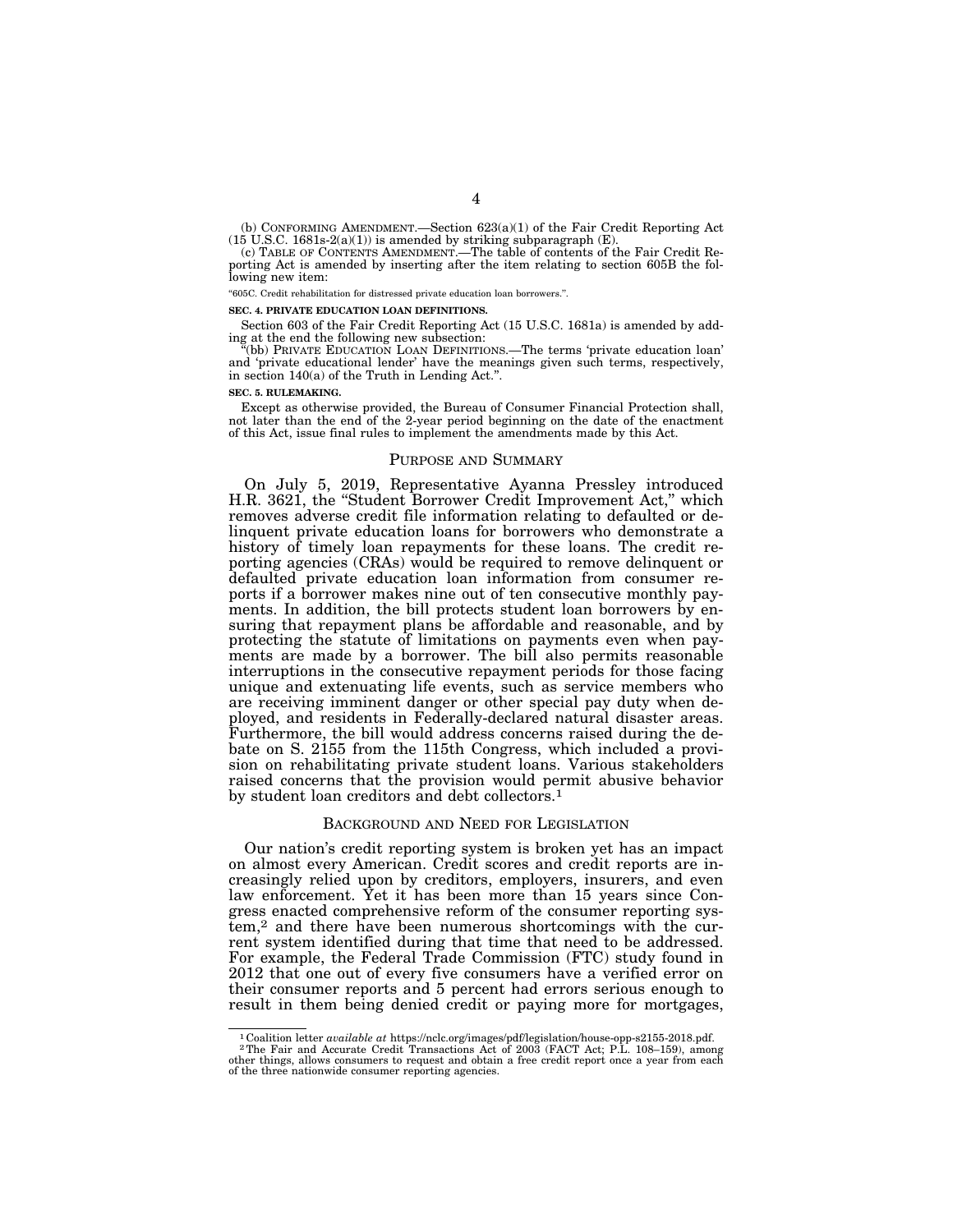auto loans, insurance policies, and other financial obligations.3 An analysis of the Consumer Financial Protection Bureau's (CFPB) consumer complaint database revealed that in 2018, credit reports were the most complained about financial product, and the three major credit bureaus—Equifax, Experian and TransUnion—were the most-complained about financial companies.4 It is critical that Congress act swiftly to address these critical flaws and modernize the Fair Credit Reporting Act to ensure the credit reporting system works better for all Americans.

Given increasing tuition costs, those who need loans to pay for higher education are increasingly incurring larger student loan debts. However, unlike Federal student loans, private education lenders do not have to offer borrowers flexible repayment options, which has resulted in high defaults and delinquencies on these types of loans that, in turn, impair many young consumers' credit standing.<sup>5</sup>

According to the CFPB, student loan debt exceeds \$1.5 trillion, which creates a drag on our country's economy by hindering borrowers' ability to qualify for mortgage and auto loans, pursue entrepreneurial ventures, build wealth, save for retirement, and pursue certain careers, including civic-minded jobs.6 Federal student loan borrowers have some repayment options that are not required to be provided to private education loan borrowers.7 Although some private education loan holders may allow student borrowers to postpone payments while they are enrolled in school full-time, this period is usually capped at 48 or 66 months.8 This can create a financial paradox for continuing education students, who may need additional time to finish an undergraduate degree, and for those who want to obtain a graduate degree but cannot afford to make loan payments while they are still in school. As such, even before some students graduate, their reports may contain negative information related to their private education loans.9

<sup>3</sup>https://www.ftc.gov/sites/default/files/documents/reports/section-319-fair-and-accurate-credittransactions-act-2003-fifth-interim-federal-trade-commission/130211factareport.pdf. 4https://uspirg.org/news/usp/youre-not-alone-cfpb-complaints-rise.

<sup>5</sup> Consumer Financial Protection Bureau, Annual report of the CFPB Student Loan Ombuds-man (2017), *available at* https://files.consumerfinance.gov/f/documents/cfpb\_annual-report\_student-loan-ombudsman\_2017.pdf. 6 Consumer Financial Protection Bureau, Student Loan Affordability: Analysis of Public Input

on Impact and Solutions (2013), *available at* https://files.consumerfinance.gov/f/201305\_cfpb\_rfireport\_student-loans.pdf. 7 United States Department of Education, Federal Student Aid, What are the Differences Be-

tween Federal and Private Student Loans? *Available at* https://studentaid.ed.gov/sa/types/loans/ federal-vs-private.<br><sup>8</sup>Id.

<sup>9</sup>Deanne Loonin, The Student Loan Default Trap, Why Borrowers Default and What can be Done, National Consumer Law Center (2012), *available at* https:// www.studentloanborrowerassistance.org/wp-content/uploads/File/student-loan-default-trap-report.pdf.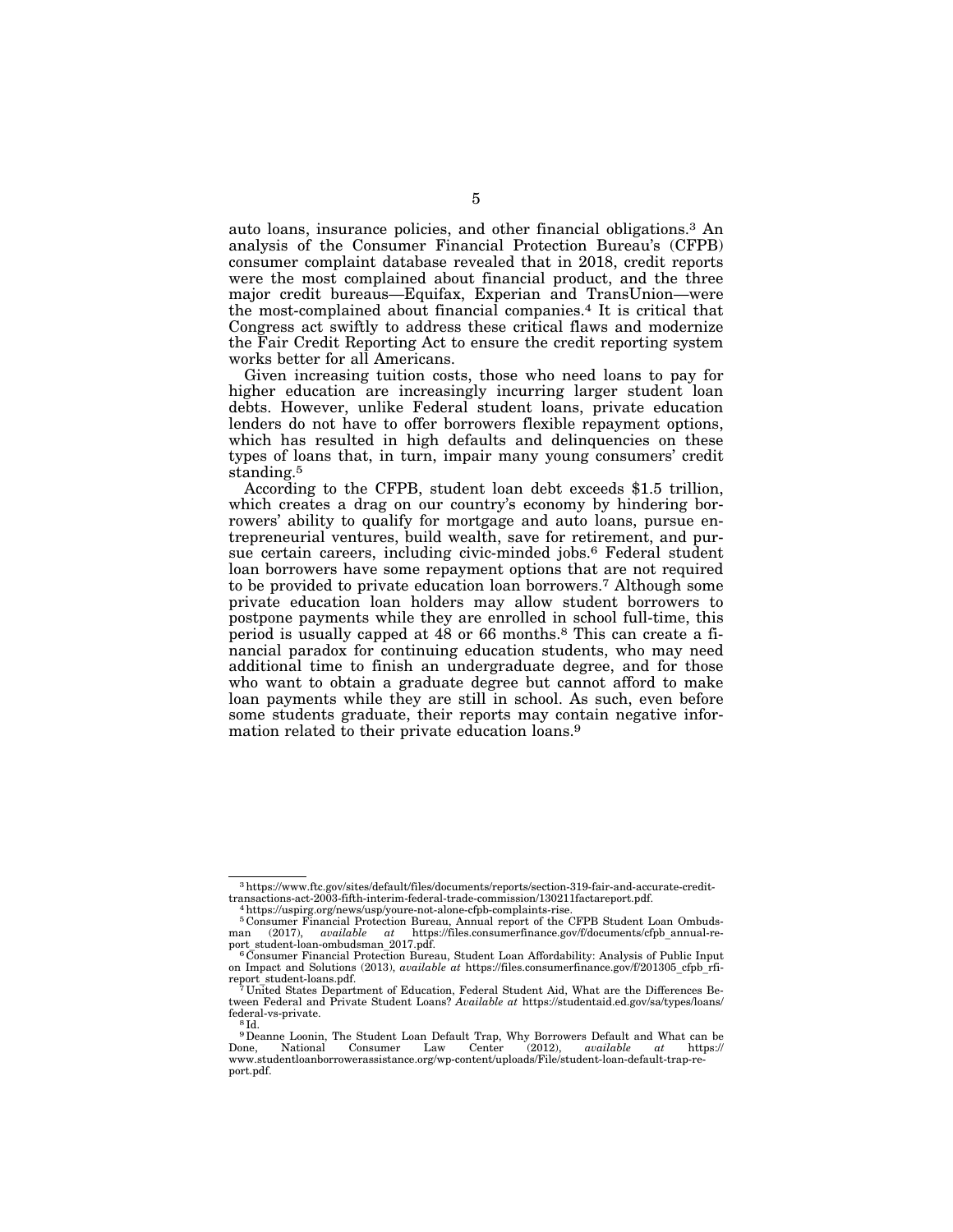This legislation is supported by more than 80 consumer, civil rights, labor, and community organizations.10 The National Association of Realtors also support this legislation.11

This legislation is substantially similar to Title III of the discussion draft of Chairwoman Maxine Waters' legislation, the ''Comprehensive Consumer Credit Reporting Reform Act of 2019," which was considered at a full committee hearing on February 26, 2019 and was introduced in previous congresses.12

#### SECTION-BY-SECTION ANALYSIS

#### *Section 1. Title*

This section provides that H.R. 3621 may be cited as the "Student Borrower Credit Improvement Act.''

## *Section 2. Congressional findings*

This section highlights a report from the Consumer Financial Protection Bureau explaining the problems and challenges with private student loan repayment plans and the consequences that young people and others face when they fall behind or default on these loans.

<sup>10</sup>Supporting organizations include Americans for Financial Reform, A2Z Real Estate Consult-ants, African American Health Alliance, Alaska Public Interest Research Group, Allied Progress, Arkansas Community Organizations, BREAD Organization, CAFE Montgomery MD, Center for Digital Democracy, Cleveland Jobs with Justice, Community Action Human Resources Agency (CAHRA), Congregation of Our Lady of the Good Shepherd, US Provinces, Connecticut, Fair Housing Center, Consumer Action, Consumer Federation of America, Consumer Federation of California, Consumer Reports, CWA Local 1081, Delaware Community Reinvestment Action Council, Inc., Demos, Denver Area Labor Federation, East Bay Community Law Center, FAITH IN TEXAS, Famicos Foundation, FLARA, Florida Alliance for Consumer Protection, Greater Longview United Way, Groundcover News, Habitat for Humanity of Camp Co, TX, Hawaiian Community Assets, Housing Action Illinois, Housing and Family Services of Greater New York, Inc., Mary House, Inc., Maryland Consumer Rights Coalition, Miami Valley Fair Housing Cen-<br>ter, Inc., Mobilization for Justice Inc., Montana Organizing Project, Multi-Cultural Real Estate<br>Alliance For Urban Change, Nationa tional Association of Consumer Advocates, National Association of Social Workers, National Association of Social Workers West Virginia Chapter, National Center for Law and Economic Jus-tice, National Consumer Law Center (on behalf of its low-income clients), National Fair Housing Alliance, National Housing Law Project, National Housing Resource Center, National Rural Social Work Caucus, New Economics for Women, New Jersey Citizen Action, New Jersey Tenants Organization, New York Legal Assistance Group, North Carolina Council of Churches, Partners In Community Building, Inc., PathWays PA, Pennsylvania Council of Churches, People Demanding Action, Progressive Leadership Alliance of Nevada, Project IRENE, Prosperity Now, Public Citizen, Public Justice Center, Public Law Center, Public Utility Law Project of New York, Rocky Mountain Peace and Justice Center, SC Appleseed Legal Justice Center, Sisters of Mercy South Central Community, Society of St. Vincent de Paul, St. Paul UMC, Tennessee Citizen Action, The Center for Survivor Agency and Justice, The Disaster Law Project, The Greenlining Institute, The Leadership Conference on Civil and Human Rights, THE ONE LESS FOUNDA-TION, Tzedek DC, U.S. PIRG, Urban Asset Builders, Inc., Virginia Citizens Consumer Council, Virginia Poverty Law Center, West Virginia Center on Budget and Policy, Wildfire, Woodstock Institute, and WV Citizen Action Group. See http://ourfinancialsecurity.org/2019/07/news-re-

 $^{11}$ National Association of Realtors letter,  $available$   $at$   $\rm https://narfocus.com/bill database/ clientfiles/172/2/3417.pdf.$ 

clientfiles/172/2/3417.pdf. 12Financial Services Committee Hearing: Who's Keeping Score? Holding Credit Bureaus Accountable and Repairing a Broken System (2019). Hearing information available at https:// financialservices.house.gov/calendar/eventsingle.aspx?EventID=402343. Also see H.R. 5282 (114th Congress), the Comprehensive Consumer Credit Reporting Reform Act of 2016, introduced by Rep. Waters on May 19, 2016, and H.R. 3755 (115th Congress), the Comprehensive Consumer Credit Reporting Reform Act of 2017, introduced by Rep. Waters on September 13, available with additional materials at https://financialservices.house.gov/news/ documentsingle.aspx?DocumentID=400788.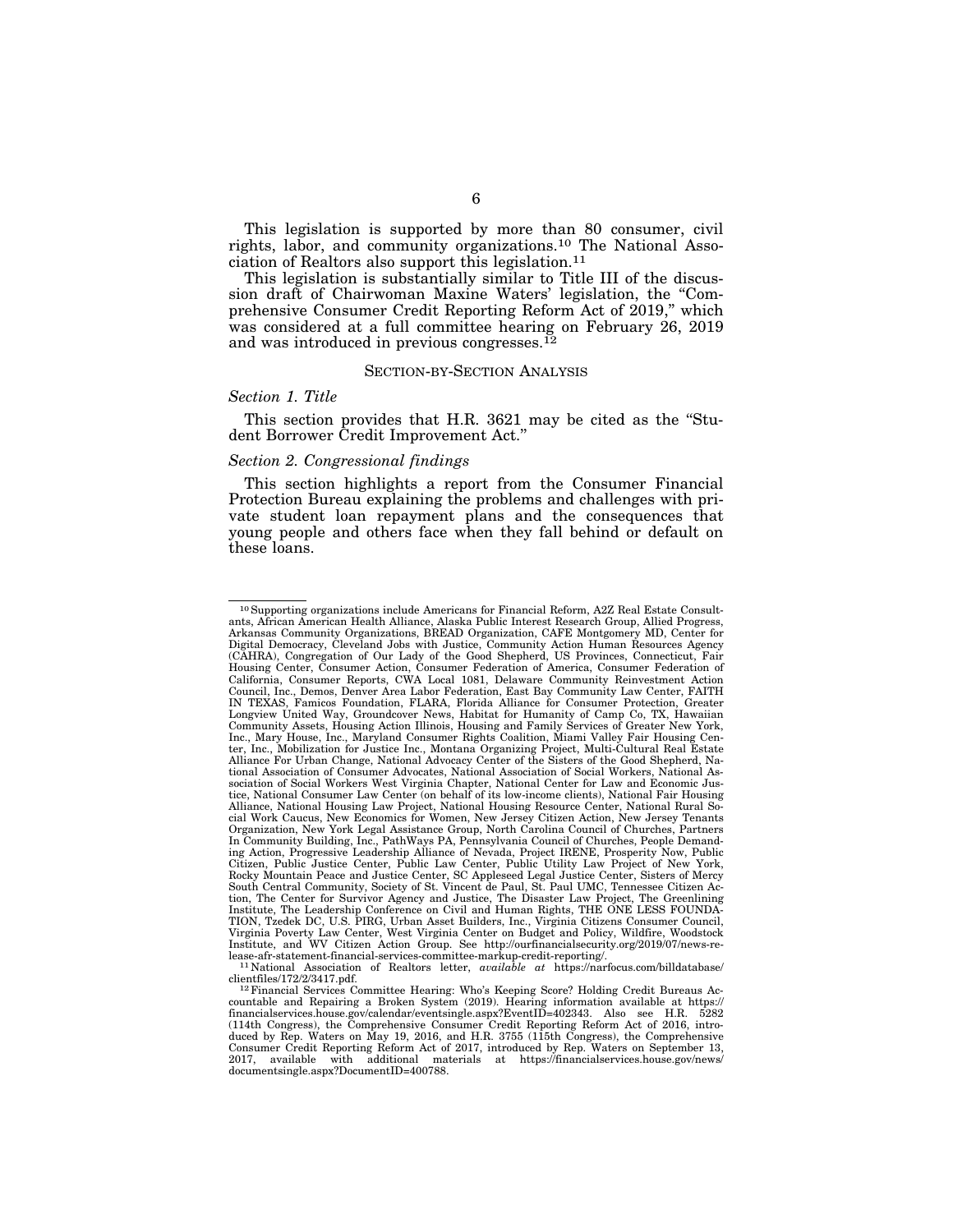## *Section 3. Removes adverse information for certain defaulted or delinquent private education loan borrowers who demonstrate a history of loan repayment*

This section creates a new section, "605C" of the Fair Credit Reporting Act.

The new section 605C prevents consumer reporting agencies from furnishing any consumer reports containing any adverse information related to a consumer's delinquent or defaulted private education loan, if the borrower has made nine on-time consecutive monthly payments. This section also creates a provision of reasonable interruptions in the consecutive repayment period permitting borrowers to miss payments when facing unique and extenuating life events, such as service members who are receiving imminent danger or other special pay duty when deployed, and residents in Federally-declared natural disaster areas.

## *Section 4. Private education loan definitions*

This section amends section 603 of the Fair Credit Reporting Act by defining "private student loan" and "private educational lender".

#### *Section 5. General Bureau Rulemaking*

This section directs the Consumer Financial Protection Bureau to issue final rules implementing this Act within two years of the enactment of H.R. 3621.

## **HEARINGS**

For the purposes of section 103(i) of H. Res. 6 for the 116th Congress—

(1) The Committee on Financial Services held a hearing, entitled ''Who's Keeping Score? Holding Credit Bureaus Accountable and Repairing a Broken System'' to consider the ''Comprehensive Consumer Credit Reporting Reform Act of 2019'' (Title III of the discussion draft is substantially similar to H.R. 3621) on February 26, 2019. The two-panel hearing consisted of first the three CEOs of the three largest Credit Reporting Agencies: Equifax, TransUnion, and Experian. Witnesses on the second panel included representatives from the National Fair Housing Alliance, the National Consumer Law Center, UnidosUS, U.S. Public Interest Research Group (PIRG), and a Paul Hastings partner and attorney. The hearing allowed Members of the Financial Services Committee to hear from witnesses about the continuing challenges modernizing the Fair Credit Reporting Act to better protect consumers and their data, as well as other legislation to help overcome those challenges.

(2) In addition, during the 115th Congress, the Financial Services Committee held a two-part hearing on the Equifax data breach and related credit reporting and consumer data protection issues. The first part of the hearing entitled "Examining the Equifax Data Breach'' took place on October 5, 2017 and featured the former Chairman and CEO to Equifax. The Committee also held a Minority Day hearing, which was a continuation of the hearing entitled, "Examining the Equifax Data Breach" and took place on October 25, 2017. Witnesses included representatives from the Consumer Financial Protection Bureau, the National Consumer Law Center,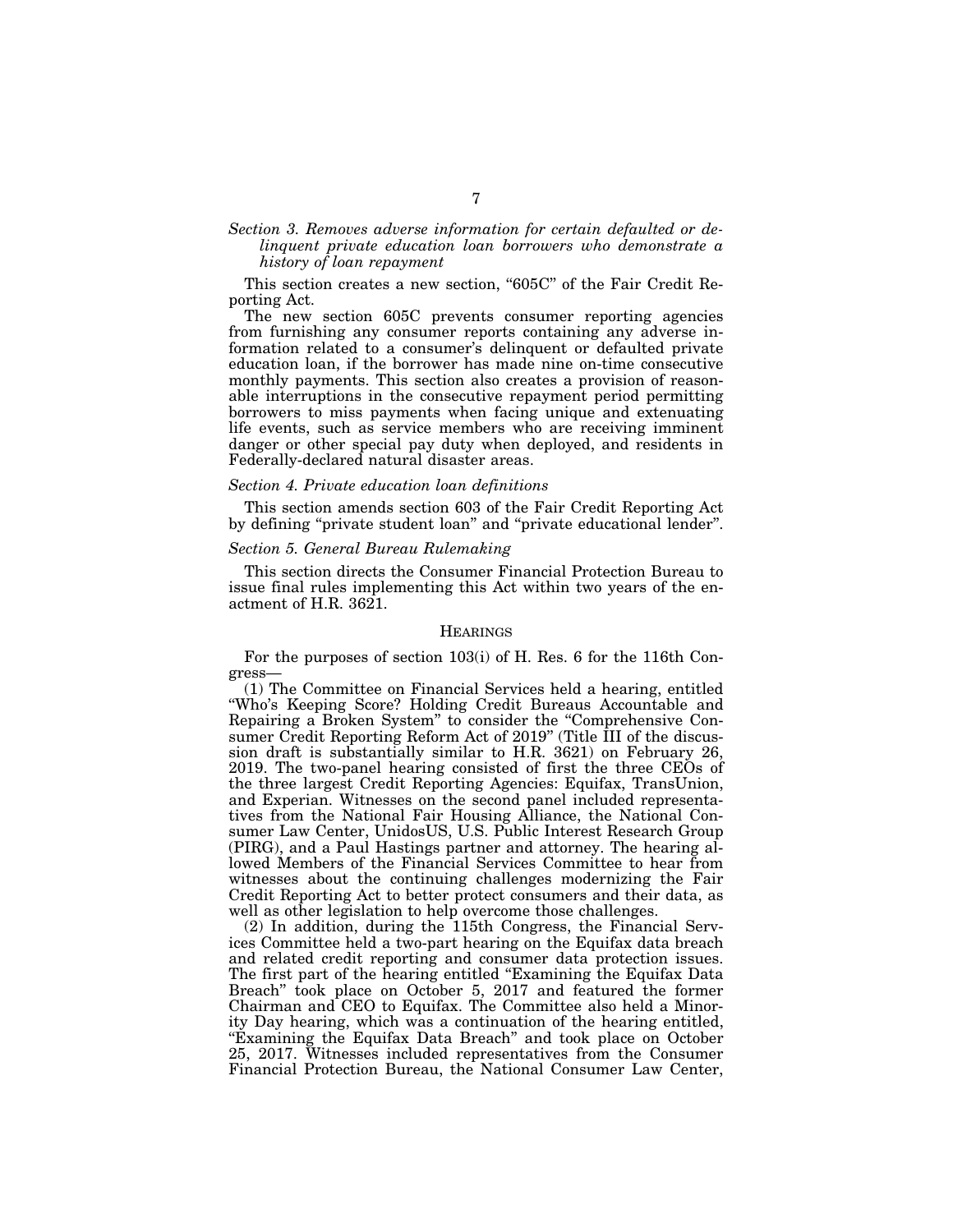Georgetown University Law Center, and the Office of the New York State Attorney General.

## COMMITTEE CONSIDERATION

The Committee on Financial Services met in open session on July 16, 2019, and ordered H.R. 3621 to be reported favorably to the House with an amendment in the nature of a substitute by a vote of 32 yeas and 26 nays, a quorum being present.

## COMMITTEE VOTES AND ROLL CALL VOTES

In compliance with clause 3(b) of rule XIII of the Rules of the House of Representatives, the Committee advises that the following roll call votes occurred during the Committee's consideration of H.R. 3621: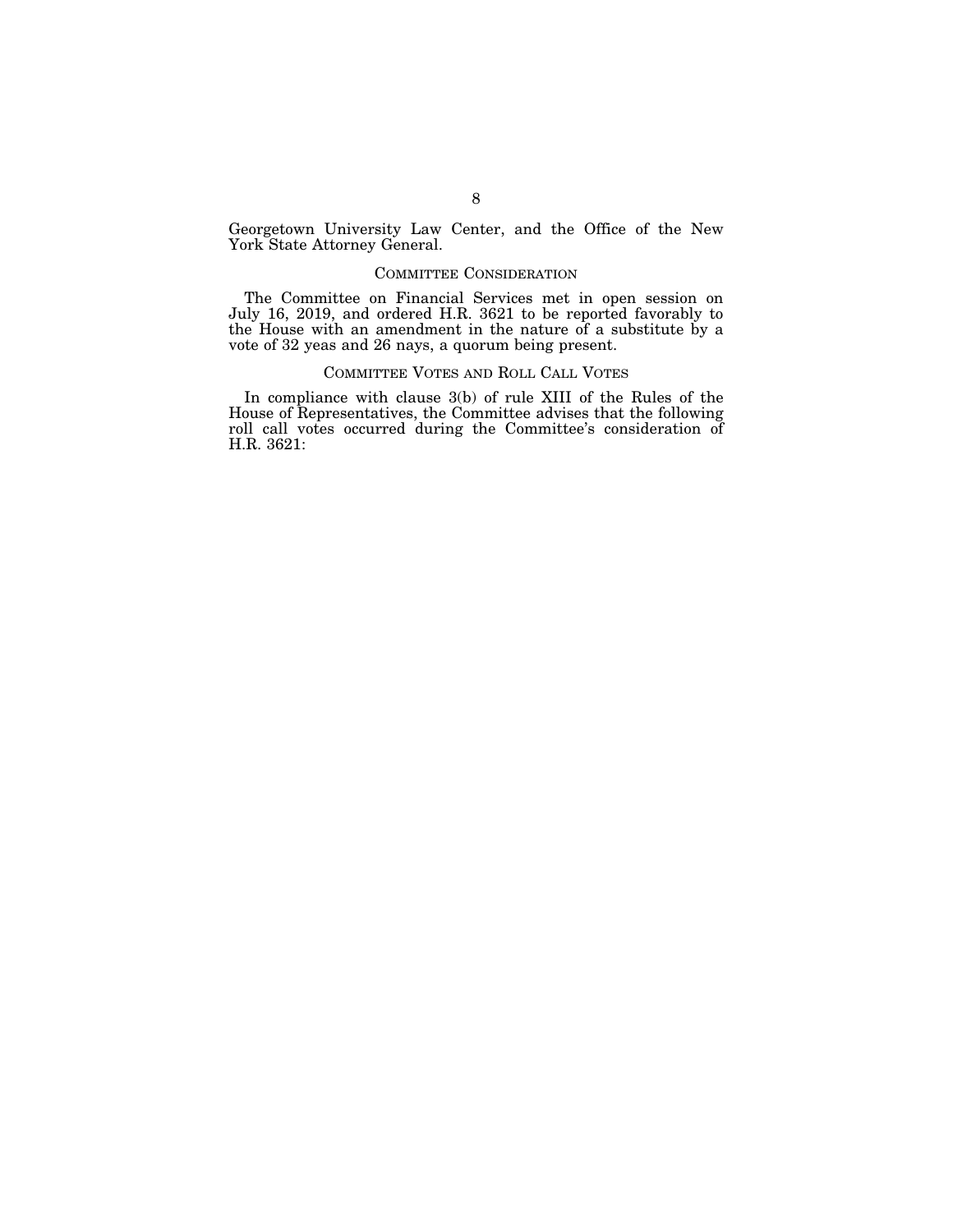| Present | Representatives             | Ayes                         | Nays                    |             |
|---------|-----------------------------|------------------------------|-------------------------|-------------|
|         | Ms. Waters, Chairwoman      |                              | X                       |             |
|         | Mrs. Maloney                |                              | x                       |             |
|         | Ms. Velázquez               |                              | x                       |             |
|         | Mr. Sherman                 |                              | X                       |             |
|         | Mr. Meeks                   |                              | X                       |             |
|         | Mr. Clay                    |                              | X                       |             |
|         | Mr. Scott                   |                              | X                       | Date:       |
|         | Mr. Green<br>Mr. Cleaver    |                              | X<br>X                  |             |
|         | Mr. Perlmutter              |                              | $\overline{\mathbf{x}}$ |             |
|         | Mr. Himes                   |                              | X                       | Measure     |
|         | Mr. Foster                  |                              | X                       |             |
|         | Mrs. Beatty                 |                              | X                       |             |
|         | Mr. Heck                    |                              |                         |             |
|         | Mr. Vargas                  |                              | x                       | Amendment N |
|         | Mr. Gottheimer              |                              | X                       |             |
|         | Mr. Gonzalez (TX)           |                              | X                       | Offered by: |
|         | Mr. Lawson                  |                              | $\overline{\mathbf{x}}$ |             |
|         | Mr. San Nicolas             |                              | X                       |             |
|         | Ms. Tlaib                   |                              | X                       |             |
|         | Ms. Porter                  |                              | X                       |             |
|         | Ms. Axne                    |                              | X                       |             |
|         | Mr. Casten                  |                              | X                       |             |
|         | Ms. Pressley                |                              | $\overline{\mathbf{x}}$ |             |
|         | Mr. McAdams                 |                              | X                       |             |
|         | Ms. Ocasio-Cortez           |                              | $\overline{\mathbf{x}}$ |             |
|         | Ms. Wexton                  |                              | X                       |             |
|         | Mr. Lynch                   |                              | X                       |             |
|         | Ms. Gabbard                 |                              | X                       |             |
|         | Ms. Adams                   |                              | X                       |             |
|         | Ms. Dean                    |                              | $\overline{\mathbf{x}}$ |             |
|         | Mr. Garcia (IL)             |                              | X                       |             |
|         | Ms. Garcia (TX)             |                              | X<br>X                  |             |
| 34      | Mr. Phillips                |                              |                         |             |
|         | Mr. McHenry, Ranking Member |                              |                         |             |
|         |                             | Х                            |                         |             |
|         | Mrs. Wagner                 | X                            |                         |             |
|         | Mr. King                    | X                            |                         | Agreed      |
|         | Mr. Lucas                   | X                            |                         | To          |
|         | Mr. Posey                   | X                            |                         |             |
|         | Mr. Luetkemeyer             | $\overline{\mathbf{x}}$      |                         |             |
|         | Mr. Huizenga                | X                            |                         | Voice       |
|         | Mr. Duffy                   | $\overline{\mathbf{x}}$      |                         | Vote        |
|         | Mr. Stivers                 | $\overline{\mathbf{x}}$      |                         |             |
|         | Mr. Barr                    | X                            |                         |             |
|         | Mr. Tipton                  | X                            |                         |             |
|         | Mr. Williams                |                              |                         |             |
|         | Mr. Hill                    | $\overline{\mathbf{x}}$      |                         |             |
|         | Mr. Emmer                   | X                            |                         |             |
|         | Mr. Zeldin                  | $\overline{\mathbf{x}}$      |                         |             |
|         | Mr. Loudermilk              | X                            |                         | Record      |
|         | Mr. Mooney                  | X                            |                         | Vote        |
|         | Mr. Davidson                | X                            |                         |             |
|         | Mr. Budd                    | X                            |                         |             |
|         | Mr. Kustoff                 | X                            |                         |             |
|         |                             |                              |                         |             |
|         | Mr. Hollingsworth           | х                            |                         |             |
|         | Mr. Gonzalez (OH)           | X                            |                         |             |
|         |                             |                              |                         |             |
|         | Mr. Rose                    | X                            |                         |             |
|         | Mr. Steil                   | X                            |                         |             |
|         | Mr. Gooden<br>Mr. Riggleman | х<br>$\overline{\mathbf{x}}$ |                         |             |

**Committee on Financial Services**  Full Committee I 16th Congress (1st Session)

## Date: 7/16/2019

Measure \_\_\_\_\_ H.R. 3621, as amended

Amendment No. 3b

Offered by:\_ Rep. Gooden to Pressley ANS

| Agreed | Yes] | [No | Prsnt | Wdrn |
|--------|------|-----|-------|------|
| łТo    |      |     |       |      |
|        |      |     |       |      |
|        |      |     |       |      |
| Voice  | Ayes |     | Nays  |      |
| Vote   |      |     |       |      |

| <b>Record</b> |                 |
|---------------|-----------------|
| Vote          |                 |
|               | 25 Ayes-33 Noes |
|               |                 |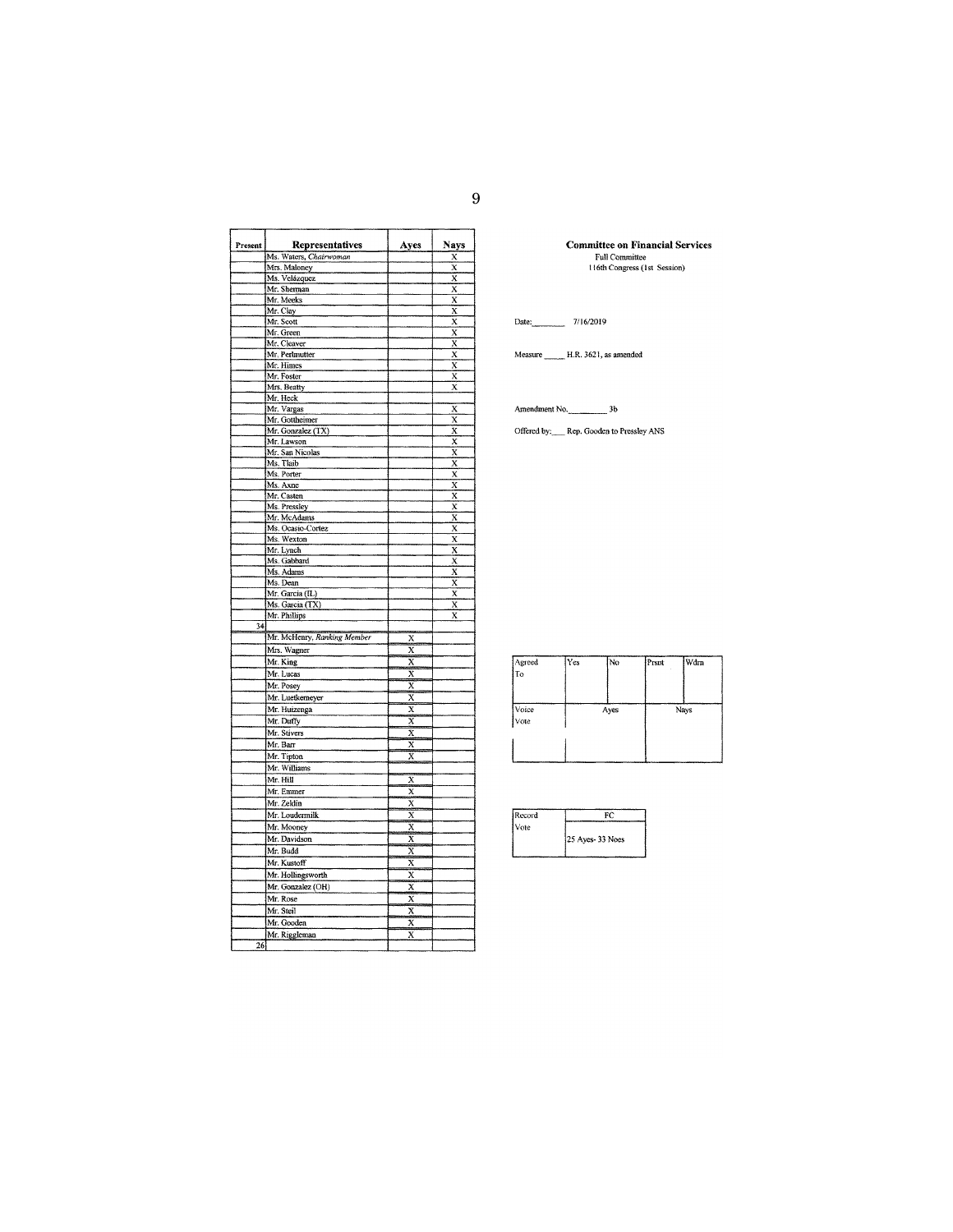| Present | Representatives                        | Ayes                         | Nays                    |
|---------|----------------------------------------|------------------------------|-------------------------|
|         | Ms. Waters, Chairwoman<br>Mrs. Maloney | X<br>$\overline{\mathbf{x}}$ |                         |
|         | Ms. Velázquez                          | $\bar{\mathbf{x}}$           |                         |
|         | Mr. Sherman                            | X                            |                         |
|         | Mr. Meeks                              | x                            |                         |
|         | Mr. Clay                               | X                            |                         |
|         | Mr. Scott                              | X                            |                         |
|         | Mr. Green                              | X                            |                         |
|         | Mr. Cleaver                            | X                            |                         |
|         | Mr. Perimutter                         | X                            |                         |
|         | Mr. Himes                              | X                            |                         |
|         | Mr. Foster                             | X                            |                         |
|         | Mrs. Beatty                            | X                            |                         |
|         | Mr. Heck                               |                              |                         |
|         | Mr. Vargas                             | X                            |                         |
|         | Mr. Gottheimer                         | X                            |                         |
|         | Mr. Gonzalez (TX)                      | X                            |                         |
|         | Mr. Lawson                             | X                            |                         |
|         | Mr. San Nicolas                        | X                            |                         |
|         | Ms. Tlaib                              | X                            |                         |
|         | Ms. Porter                             | X                            |                         |
|         | Ms. Axne                               | X                            |                         |
|         | Mr. Casten                             | X                            |                         |
|         | Ms. Pressley                           | X                            |                         |
|         | Mr. McAdams                            | X                            |                         |
|         | Ms. Ocasio-Cortez<br>Ms. Wexton        | X                            |                         |
|         |                                        | X                            |                         |
|         | Mr. Lynch<br>Ms. Gabbard               | X<br>x                       |                         |
|         | Ms. Adams                              | X                            |                         |
|         | Ms. Dean                               | X                            |                         |
|         | Mr. Garcia (IL)                        | x                            |                         |
|         | Ms. Garcia (TX)                        | X                            |                         |
|         | Mr. Phillips                           | X                            |                         |
| 34      |                                        |                              |                         |
|         | Mr. McHenry, Ranking Member            |                              | X                       |
|         | Mrs. Wagner                            |                              | $\bar{\mathbf{x}}$      |
|         | Mr. King                               |                              | $\overline{\mathbf{x}}$ |
|         | Mr. Lucas                              |                              | $\overline{\text{x}}$   |
|         | Mr. Posey                              |                              | $\overline{\mathbf{x}}$ |
|         | Mr. Luetkemeyer                        |                              | X                       |
|         | Mr. Huizenga                           |                              | $\overline{\mathbf{x}}$ |
|         | Mr. Duffy                              |                              | X                       |
|         | Mr. Stivers                            |                              | X                       |
|         | Mr. Barr                               |                              | $\bar{\mathbf{x}}$      |
|         | Mr. Tipton                             |                              | X                       |
|         | Mr. Williams                           |                              |                         |
|         | Mr. Hill                               |                              | X                       |
|         | Mr. Emmer                              |                              | $\overline{x}$          |
|         | Mr. Zeldin                             |                              | X                       |
|         | Mr. Loudennilk                         |                              | X                       |
|         | Mr. Mooney                             |                              | $\bar{\mathbf{x}}$      |
|         | Mr. Davidson                           |                              | X                       |
|         | Mr. Budd                               |                              | $\overline{\mathbf{x}}$ |
|         | Mr. Kustoff                            |                              | $\overline{\mathbf{x}}$ |
|         | Mr. Hollingsworth                      |                              | X                       |
|         | Mr. Gonzalez (OH)                      |                              | $\overline{\mathbf{x}}$ |
|         | Mr. Rose                               |                              | $\bf{x}$                |
|         | Mr. Steil                              |                              | X                       |
|         | Mr. Gooden                             |                              | $\bar{\mathrm{x}}$      |
|         | Mr. Riggleman                          |                              | X                       |
| 26      |                                        |                              |                         |

**Committee on Financial Services**<br>
Full Committee<br>
116th Congress (1st Session)

## Date: 7/16/2019

Measure \_\_ H.R. 3621, as amended (Final Passage)

Amendment No.

Offered by:\_ Rep. Pressley

| Agreed<br>To  | Yes] | l No | Prsnt | Wdm  |
|---------------|------|------|-------|------|
| Voice<br>Vote |      | Ayes |       | Nays |

| Record |                  |
|--------|------------------|
| Vote   |                  |
|        | 33 Ayes- 25 Noes |
|        |                  |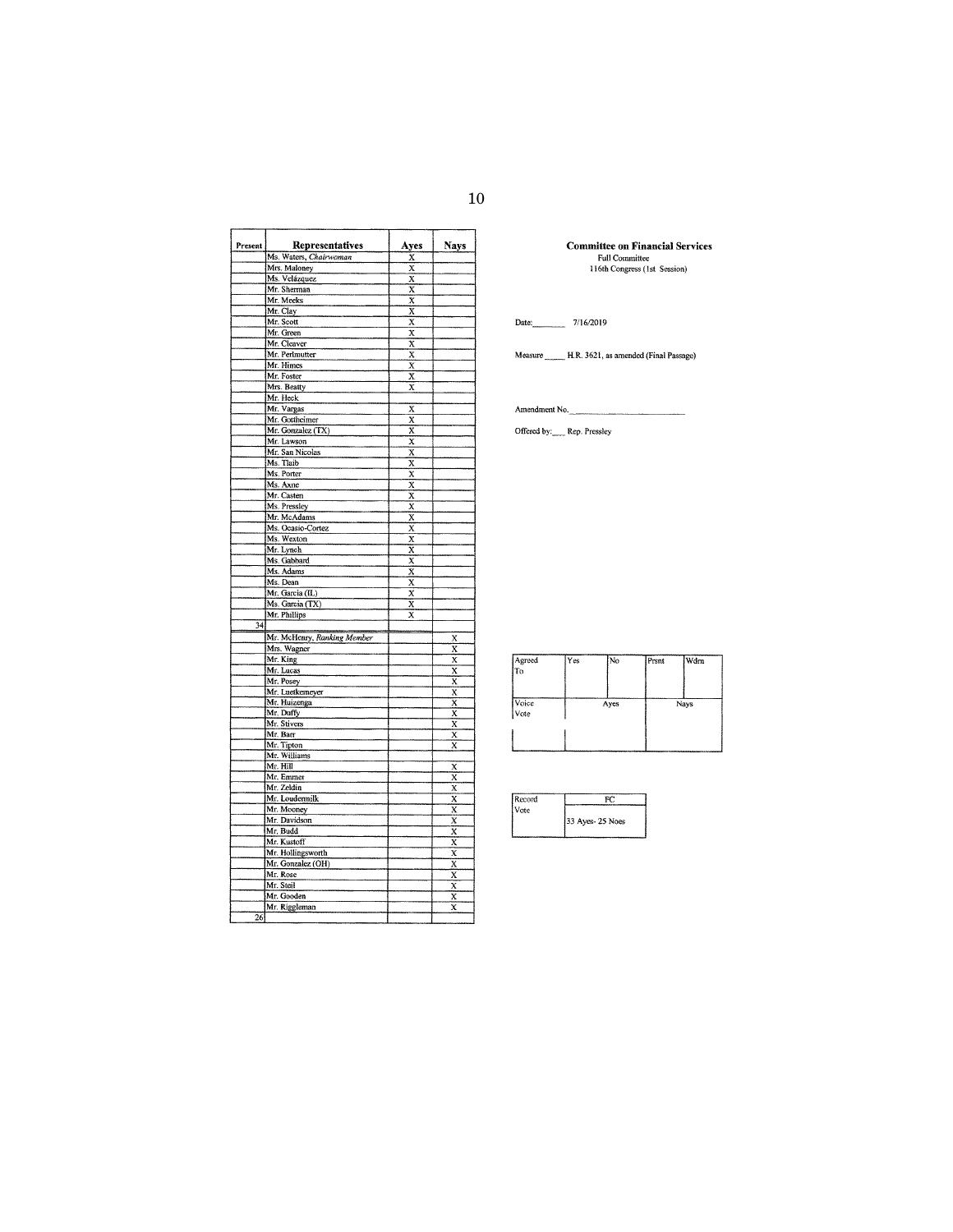## STATEMENT OF OVERSIGHT FINDINGS AND RECOMMENDATIONS OF THE COMMITTEE

In compliance with clause  $3(c)(1)$  of rule XIII and clause  $2(b)(1)$ of rule X of the Rules of the House of Representatives, the Committee's oversight findings and recommendations are reflected in the descriptive portions of this report.

#### STATEMENT OF PERFORMANCE GOALS AND OBJECTIVES

Pursuant to clause  $(3)(c)$  of rule XIII of the Rules of the House of Representatives, the goals of H.R. 3621 are to increase resources for private student loan holders to repay their loans and increase their credit scores.

#### NEW BUDGET AUTHORITY AND CBO ESTIMATE

Pursuant to clause  $3(c)(2)$  of rule XIII of the Rules of the House of Representatives and section 308(a) of the *Congressional Budget Act of 1974*, and pursuant to clause 3(c)(3) of rule XIII of the Rules of the House of Representatives and section 402 of the *Congressional Budget Act of 1974*, the Committee has received the following estimate for H.R. 3621 from the Director of the Congressional Budget Office:

## U.S. CONGRESS, CONGRESSIONAL BUDGET OFFICE, *Washington, DC, December 5, 2019.*

Hon. MAXINE WATERS, *Chairwoman, Committee on Financial Services, House of Representatives, Washington, DC.* 

DEAR MADAM CHAIRWOMAN: The Congressional Budget Office has prepared the enclosed cost estimate for H.R. 3621, the Student Borrower Credit Improvement Act.

If you wish further details on this estimate, we will be pleased to provide them. The CBO staff contact is David Hughes.

Sincerely,

PHILLIP L. SWAGEL, *Director.* 

Enclosure.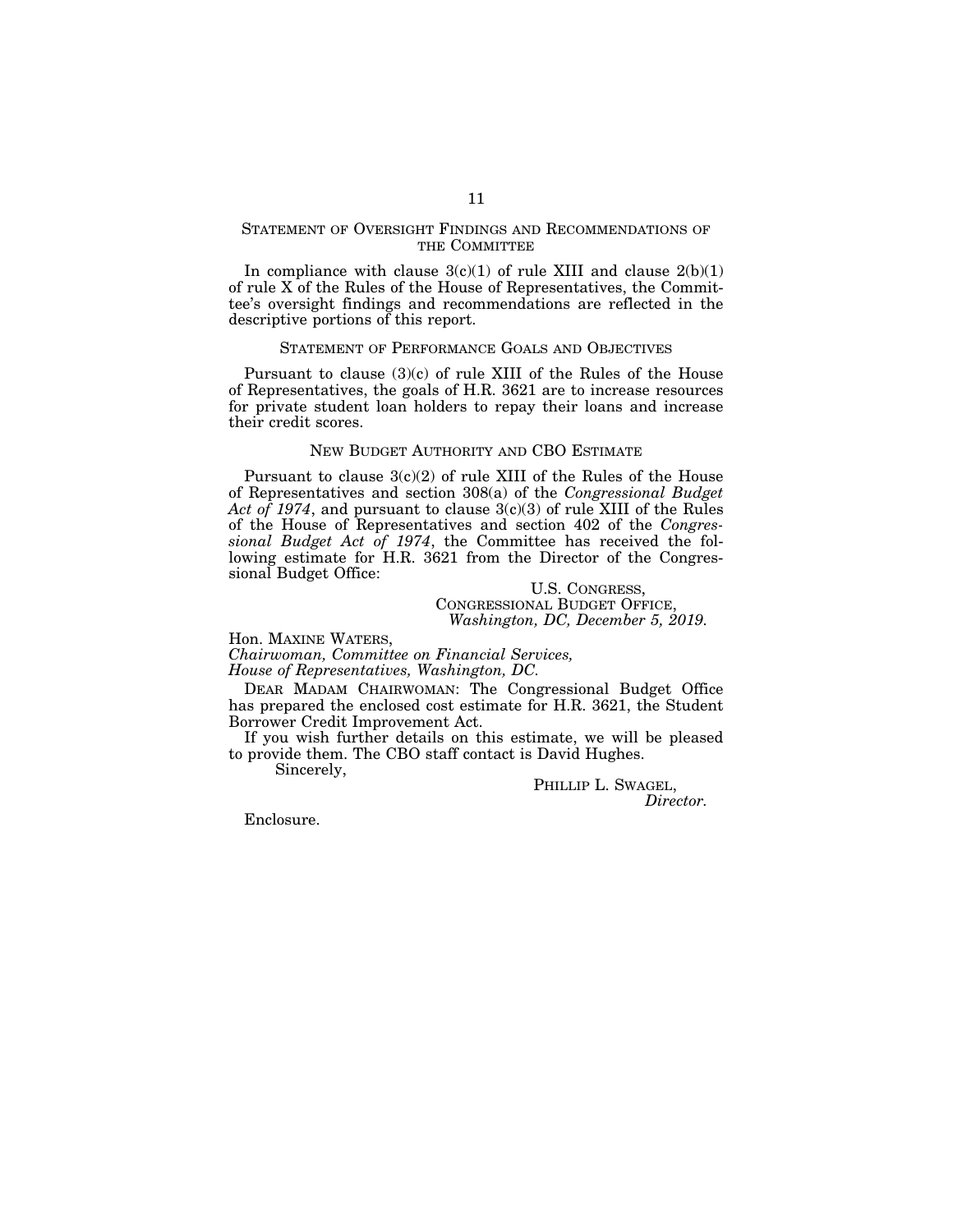| By Fiscal Year, Millions of Dollars                           | 2020   | 2020-2024                           | 2020-2029                                       |
|---------------------------------------------------------------|--------|-------------------------------------|-------------------------------------------------|
| Direct Spending (Outlays)                                     | 2      | 3.                                  | 3                                               |
| <b>Revenues</b>                                               | 0      | 0                                   | 0                                               |
| <b>Deficit Effect</b>                                         | A<br>2 |                                     | з                                               |
| <b>Spending Subject to</b><br><b>Appropriation (Outlays)</b>  | Ð      | 0                                   | o                                               |
| Statutory pay-as-you-go<br>procedures apply?                  | Yes    | <b>Mandate Effects</b>              |                                                 |
| Increases on-budget deficits in any                           |        | Contains intergovernmental mandate? | No                                              |
| of the four consecutive 10-year<br>periods beginning in 2030? | No     | Contains private-sector mandate?    | Yes, Cannot<br><b>Determine</b><br><b>Costs</b> |

H.R. 3621 would require the Consumer Financial Protection Agency (CFPB) to establish procedures by which borrowers could rehabilitate their credit if they are delinquent or have defaulted on a private-sector education loan. Under the bill, if a borrower makes at least 9 of 10 consecutive monthly payments on time, after the date of the delinquency or default, consumer reporting agencies (CRAs) could not include adverse information related to that delinquency or default in a consumer report. Payments during the 10 month period could be interrupted and resumed without consequences for members of the U.S. Armed Forces on assignment, people residing in areas affected by disaster, and people demonstrating hardship. Finally, H.R. 3621 would require the CFPB to issue rules that regulate payment plans between private education lenders and borrowers during credit rehabilitation periods.

Using information from the CFPB, CBO expects that issuing rules and establishing procedures under the bill would require the work of 13 agency employees for one year at an average cost of \$200,000 each. On that basis, CBO estimates that enacting H.R. 3621 would increase direct spending by \$3 million over the 2020– 2021 period. (The CFPB has permanent authority, not subject to annual appropriation, to spend amounts transferred from the Federal Reserve.)

H.R. 3621 would impose private-sector mandates as defined in the Unfunded Mandates Reform Act (UMRA). CBO cannot determine whether the aggregate cost of those mandates would exceed the private-sector threshold established in UMRA (\$164 million in 2019, adjusted annually for inflation).

The bill would require CRAs to remove delinquency or default information related to private education loans from credit reports of borrowers who have completed the specified credit rehabilitation process. H.R. 3621 also would require CRAs to develop a standard reporting code for private lenders to identify borrowers pursuing such credit rehabilitation. Using information from industry sources, CBO estimates the cost of complying with those requirements would be small.

H.R. 3621 would impose an additional mandate by removing a private right of action by limiting the right of lenders of private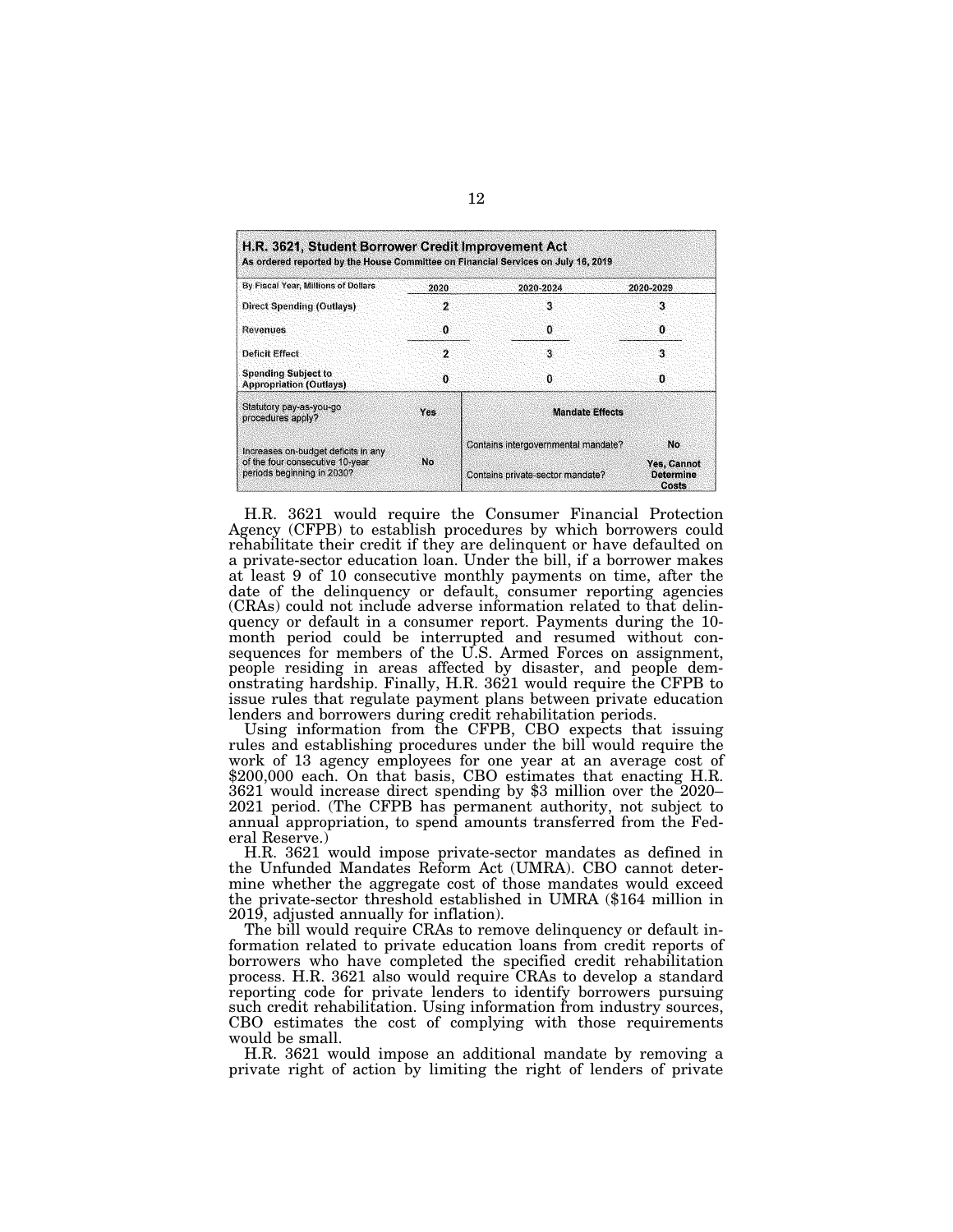education loans to file civil lawsuits against certain borrowers. The cost of the mandate would be the forgone net value of awards and settlements that would have been granted for such claims in the absence of the bill. Because H.R. 3621 allows CFPB to exempt borrowers from lawsuits on an individual basis, CBO has no basis on which to estimate the number of possible lawsuits precluded by the bill. Nor can we predict the amount of potential forgone settlements. Therefore, CBO cannot estimate the cost of the mandate.

The bill contains no intergovernmental mandates as defined in UMRA.

The CBO staff contacts for this estimate are David Hughes (for federal costs) and Rachel Austin (for mandates). The estimate was reviewed by H. Samuel Papenfuss, Deputy Assistant Director for Budget Analysis.

#### COMMITTEE COST ESTIMATE

Clause  $3(d)(1)$  of Rule XIII of the Rules of the House of Representatives requires an estimate and a comparison of the costs that would be incurred in carrying out H.R. 3621. However, clause  $3(d)(2)(B)$  of that rule provides that this requirement does not apply when the committee has included in its report a timely submitted cost estimate of the bill prepared by the Director of the Congressional Budget Office under section 402 of the *Congressional Budget Act.* 

#### UNFUNDED MANDATE STATEMENT

Pursuant to Section 423 of the *Congressional Budget and Impoundment Control Act* (as amended by Section 101(a)(2) of the *Unfunded Mandates Reform Act,* Pub. L. 104–4), the Committee adopts as its own the estimate of federal mandates regarding H.R. 3621, as amended, prepared by the Director of the Congressional Budget Office.

#### ADVISORY COMMITTEE

No advisory committees within the meaning of section 5(b) of the Federal Advisory Committee Act were created by this legislation.

#### COMMITTEE CORRESPONDENCE

#### APPLICATION OF LAW TO THE LEGISLATIVE BRANCH

H.R. 3621 does not apply to terms and conditions of employment or to access to public services or accommodations within the legislative branch.

## EARMARK STATEMENT

In accordance with clause 9 of rule XXI of the Rules of the House of Representatives, H.R. does not contain any congressional earmarks, limited tax benefits, or limited tariff benefits as described in clauses  $9(e)$ ,  $9(f)$ , and  $9(g)$  of rule XXI.

#### DUPLICATION OF FEDERAL PROGRAMS

Pursuant to clause  $3(c)(5)$  of rule XIII of the Rules of the House of Representatives, the Committee states that no provision of H.R.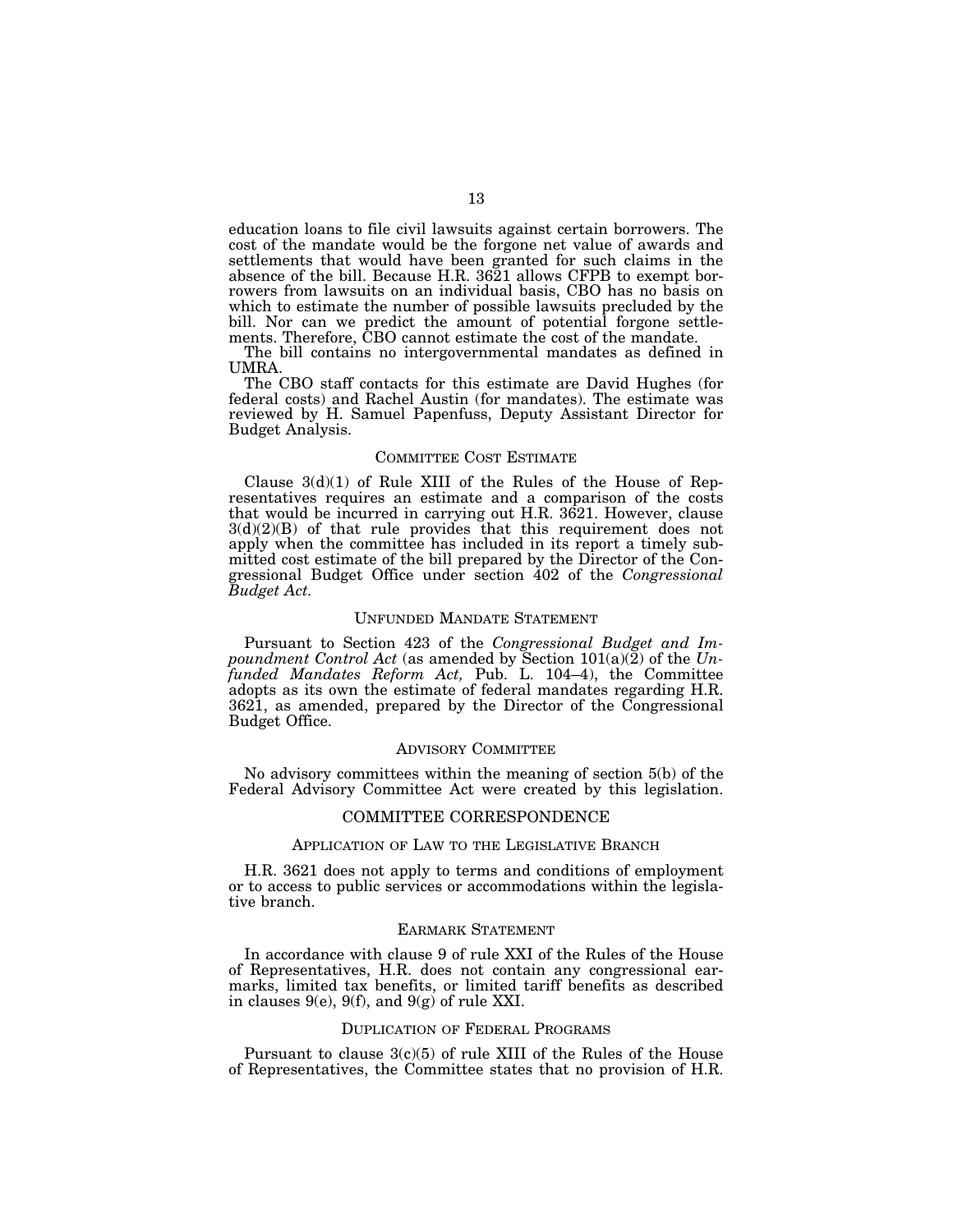3621 establishes or reauthorizes a program of the Federal Government known to be duplicative of another federal program, a program that was included in any report from the Government Accountability Office to Congress pursuant to section 21 of Public Law 111–139, or a program related to a program identified in the most recent Catalog of Federal Domestic Assistance.

## CHANGES IN EXISTING LAW MADE BY THE BILL AS REPORTED

In compliance with clause 3(e) of rule XIII of the Rules of the House of Representatives, changes in existing law made by the bill, H.R. 3621, as reported, are shown as follows:

#### CHANGES IN EXISTING LAW MADE BY THE BILL, AS REPORTED

In compliance with clause 3(e) of rule XIII of the Rules of the House of Representatives, changes in existing law made by the bill, as reported, are shown as follows (existing law proposed to be omitted is enclosed in black brackets, new matter is printed in italic, and existing law in which no change is proposed is shown in roman):

## **FAIR CREDIT REPORTING ACT**

\* \* \* \* \* \* \*

# **TITLE VI—CONSUMER CREDIT REPORTING**

Sec. 601. Short title.

\* \* \* \* \* \* \* *Sec. 605C. Credit rehabilitation for distressed private education loan borrowers.*  \* \* \* \* \* \* \*

## **§ 603. Definitions and rules of construction**

(a) Definitions and rules of construction set forth in this section are applicable for the purposes of this title.

(b) The term ''person'' means any individual, partnership, corporation, trust, estate, cooperative, association, government or governmental subdivision or agency, or other entity.

(c) The term "consumer" means an individual.

(d) CONSUMER REPORT.— (1) IN GENERAL.—The term ''consumer report'' means any written, oral, or other communication of any information by a consumer reporting agency bearing on a consumer's credit worthiness, credit standing, credit capacity, character, general reputation, personal characteristics, or mode of living which is used or expected to be used or collected in whole or in part for the purpose of serving as a factor in establishing the consumer's eligibility for—

(A) credit or insurance to be used primarily for personal,

family, or household purposes;

(B) employment purposes; or

(C) any other purpose authorized under section 604.

(2) EXCLUSIONS.—Except as provided in paragraph (3), the term "consumer report" does not include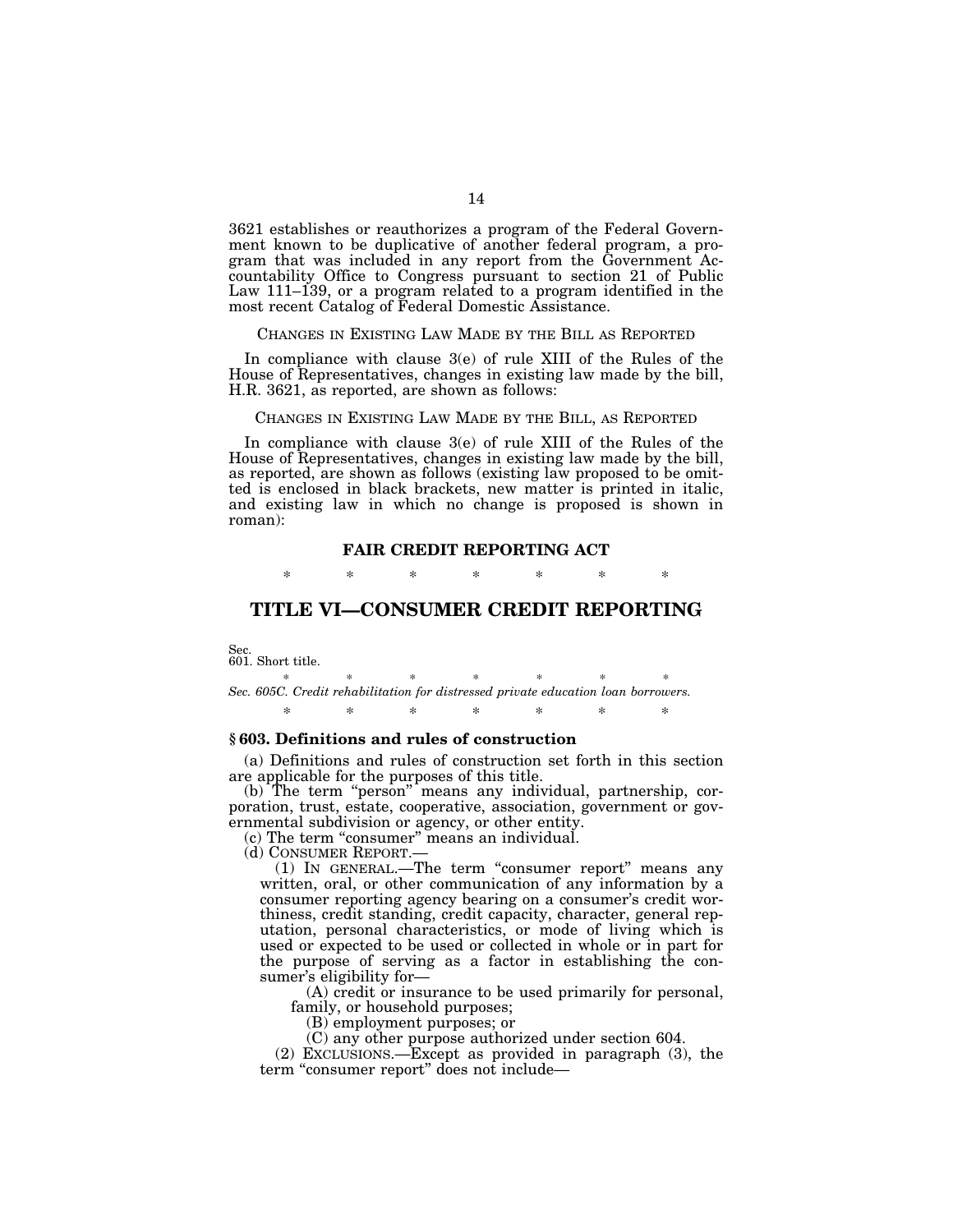(A) subject to section 624, any—

(i) report containing information solely as to transactions or experiences between the consumer and the person making the report;

(ii) communication of that information among persons related by common ownership or affiliated by corporate control; or

(iii) communication of other information among persons related by common ownership or affiliated by corporate control, if it is clearly and conspicuously disclosed to the consumer that the information may be communicated among such persons and the consumer is given the opportunity, before the time that the information is initially communicated, to direct that such information not be communicated among such persons;

(B) any authorization or approval of a specific extension of credit directly or indirectly by the issuer of a credit card or similar device;

(C) any report in which a person who has been requested by a third party to make a specific extension of credit directly or indirectly to a consumer conveys his or her decision with respect to such request, if the third party advises the consumer of the name and address of the person to whom the request was made, and such person makes the disclosures to the consumer required under section 615; or

(D) a communication described in subsection (o) or (x).

(3) RESTRICTION ON SHARING OF MEDICAL INFORMATION.—Except for information or any communication of information disclosed as provided in section  $604(g)(3)$ , the exclusions in paragraph (2) shall not apply with respect to information disclosed to any person related by common ownership or affiliated by corporate control, if the information is—

(A) medical information;

(B) an individualized list or description based on the payment transactions of the consumer for medical products or services; or

(C) an aggregate list of identified consumers based on payment transactions for medical products or services.

(e) The term ''investigative consumer report'' means a consumer report or portion thereof in which information on a consumer's character, general reputation, personal characteristics, or mode of living is obtained through personal interviews with neighbors, friends, or associates of the consumer reported on or with others with whom he is acquainted or who may have knowledge concerning any such items of information. However, such information shall not include specific factual information on a consumer's credit record obtained directly from a creditor of the consumer or from a consumer reporting agency when such information was obtained directly from a creditor of the consumer or from the consumer.

(f) The term ''consumer reporting agency'' means any person which, for monetary fees, dues, or on a cooperative nonprofit basis, regularly engages in whole or in part in the practice of assembling or evaluating consumer credit information or other information on consumers for the purpose of furnishing consumer reports to third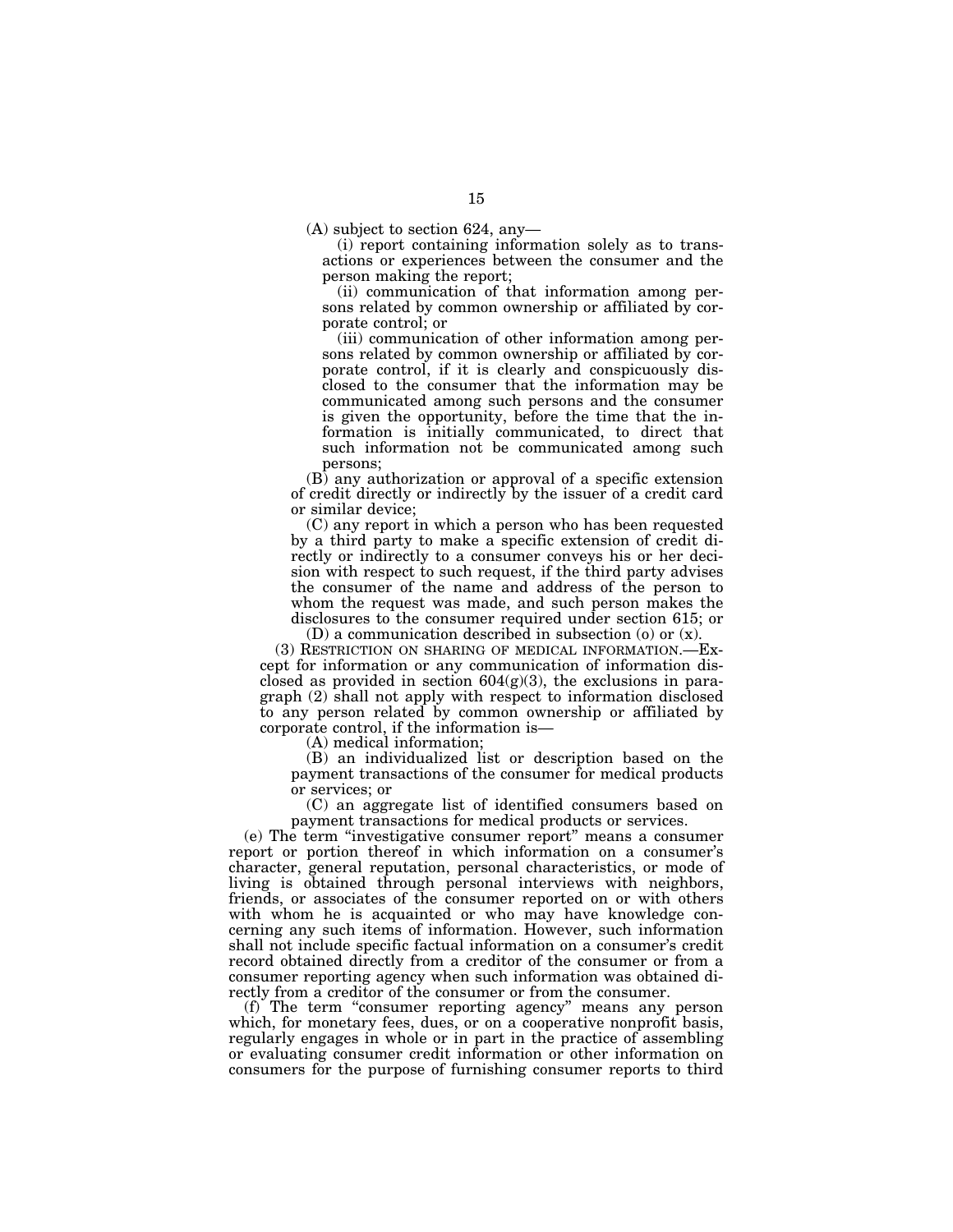parties, and which uses any means or facility of interstate commerce for the purpose of preparing or furnishing consumer reports.

(g) The term ''file'', when used in connection with information on any consumer, means all of the information on that consumer recorded and retained by a consumer reporting agency regardless of how the information is stored.

(h) The term ''employment purposes'' when used in connection with a consumer report means a report used for the purpose of evaluating a consumer for employment, promotion, reassignment or retention as an employee.

(i) MEDICAL INFORMATION.—The term ''medical information''—

(1) means information or data, whether oral or recorded, in any form or medium, created by or derived from a health care provider or the consumer, that relates to—

(A) the past, present, or future physical, mental, or behavioral health or condition of an individual;

(B) the provision of health care to an individual; or

(C) the payment for the provision of health care to an individual.

(2) does not include the age or gender of a consumer, demographic information about the consumer, including a consumer's residence address or e-mail address, or any other information about a consumer that does not relate to the physical, mental, or behavioral health or condition of a consumer, including the existence or value of any insurance policy.

(j) DEFINITIONS RELATING TO CHILD SUPPORT OBLIGATIONS.—

(1) OVERDUE SUPPORT.—The term ''overdue support'' has the meaning given to such term in section 466(e) of the Social Security Act.

(2) STATE OR LOCAL CHILD SUPPORT ENFORCEMENT AGENCY.— The term "State or local child support enforcement agency" means a State or local agency which administers a State or local program for establishing and enforcing child support obligations.

(k) ADVERSE ACTION.—

(1) ACTIONS INCLUDED.—The term ''adverse action''—

(A) has the same meaning as in section  $701(d)(6)$  of the Equal Credit Opportunity Act; and

(B) means—

(i) a denial or cancellation of, an increase in any charge for, or a reduction or other adverse or unfavorable change in the terms of coverage or amount of, any insurance, existing or applied for, in connection with the underwriting of insurance;

(ii) a denial of employment or any other decision for employment purposes that adversely affects any current or prospective employee;

(iii) a denial or cancellation of, an increase in any charge for, or any other adverse or unfavorable change in the terms of, any license or benefit described in section  $604(a)(3)(D)$ ; and

(iv) an action taken or determination that is—

(I) made in connection with an application that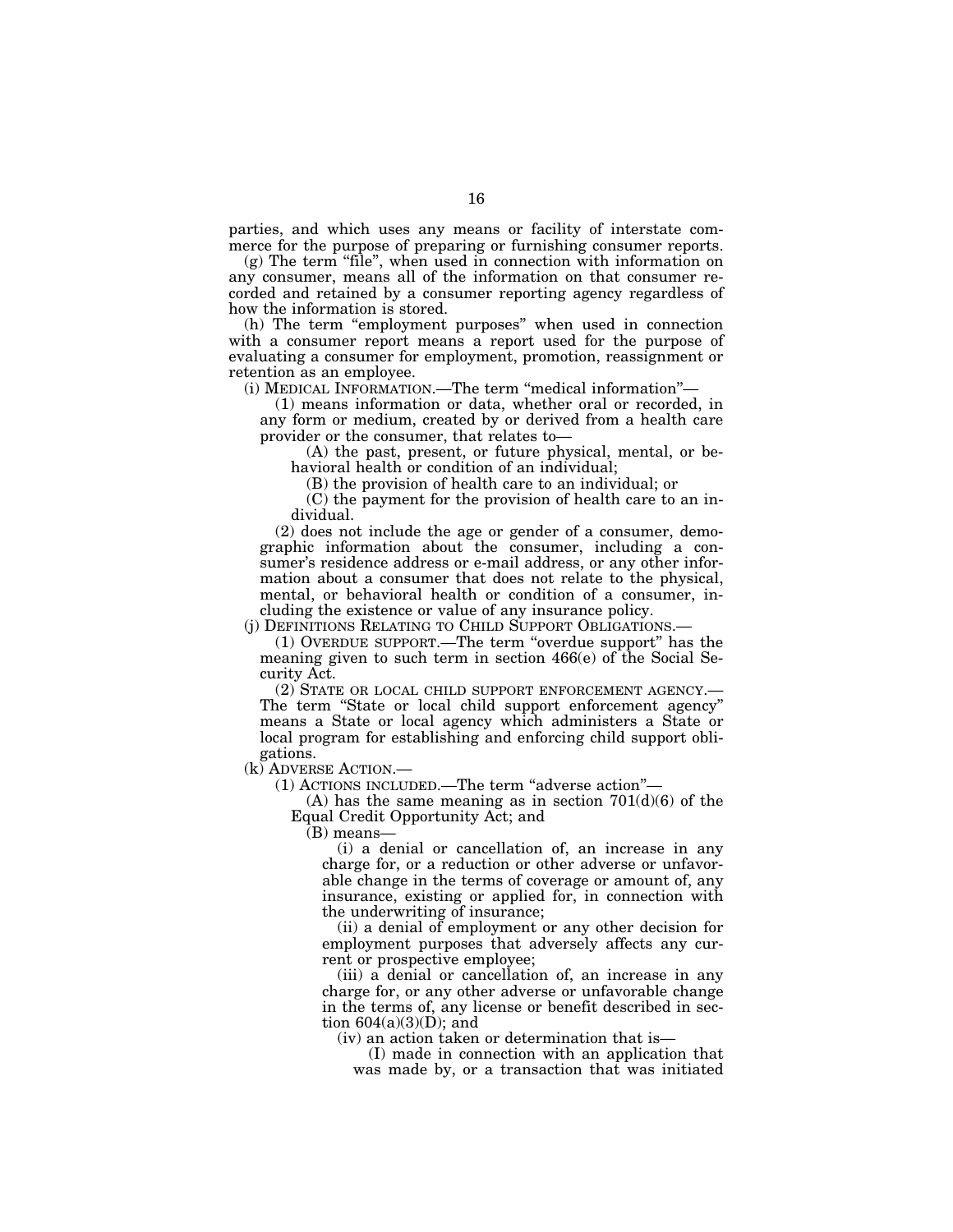by, any consumer, or in connection with a review of an account under section  $604(a)(3)(F)(ii)$ ; and

(II) adverse to the interests of the consumer. (2) APPLICABLE FINDINGS, DECISIONS, COMMENTARY, AND OR-

DERS.—For purposes of any determination of whether an action is an adverse action under paragraph  $(1)(A)$ , all appropriate final findings, decisions, commentary, and orders issued under section  $701\overline{(d)}(6)$  of the Equal Credit Opportunity Act by the Bureau or any court shall apply.

(*l*) FIRM OFFER OF CREDIT OR INSURANCE.—The term ''firm offer of credit or insurance'' means any offer of credit or insurance to a consumer that will be honored if the consumer is determined, based on information in a consumer report on the consumer, to meet the specific criteria used to select the consumer for the offer, except that the offer may be further conditioned on one or more of the following:

(1) The consumer being determined, based on information in the consumer's application for the credit or insurance, to meet specific criteria bearing on credit worthiness or insurability, as applicable, that are established—

(A) before selection of the consumer for the offer; and

(B) for the purpose of determining whether to extend credit or insurance pursuant to the offer.

(2) Verification—

(A) that the consumer continues to meet the specific criteria used to select the consumer for the offer, by using information in a consumer report on the consumer, information in the consumer's application for the credit or insurance, or other information bearing on the credit worthiness or insurability of the consumer; or

(B) of the information in the consumer's application for the credit or insurance, to determine that the consumer meets the specific criteria bearing on credit worthiness or insurability.

(3) The consumer furnishing any collateral that is a requirement for the extension of the credit or insurance that was-

(A) established before selection of the consumer for the offer of credit or insurance; and

(B) disclosed to the consumer in the offer of credit or insurance.

(m) CREDIT OR INSURANCE TRANSACTION THAT IS NOT INITIATED BY THE CONSUMER.—The term "credit or insurance transaction that is not initiated by the consumer'' does not include the use of a consumer report by a person with which the consumer has an account or insurance policy, for purposes of—

(1) reviewing the account or insurance policy; or

(2) collecting the account.

(n) STATE.—The term ''State'' means any State, the Commonwealth of Puerto Rico, the District of Columbia, and any territory or possession of the United States.

(o) EXCLUDED COMMUNICATIONS.—A communication is described in this subsection if it is a communication—

(1) that, but for subsection  $(d)(2)(D)$ , would be an investigative consumer report;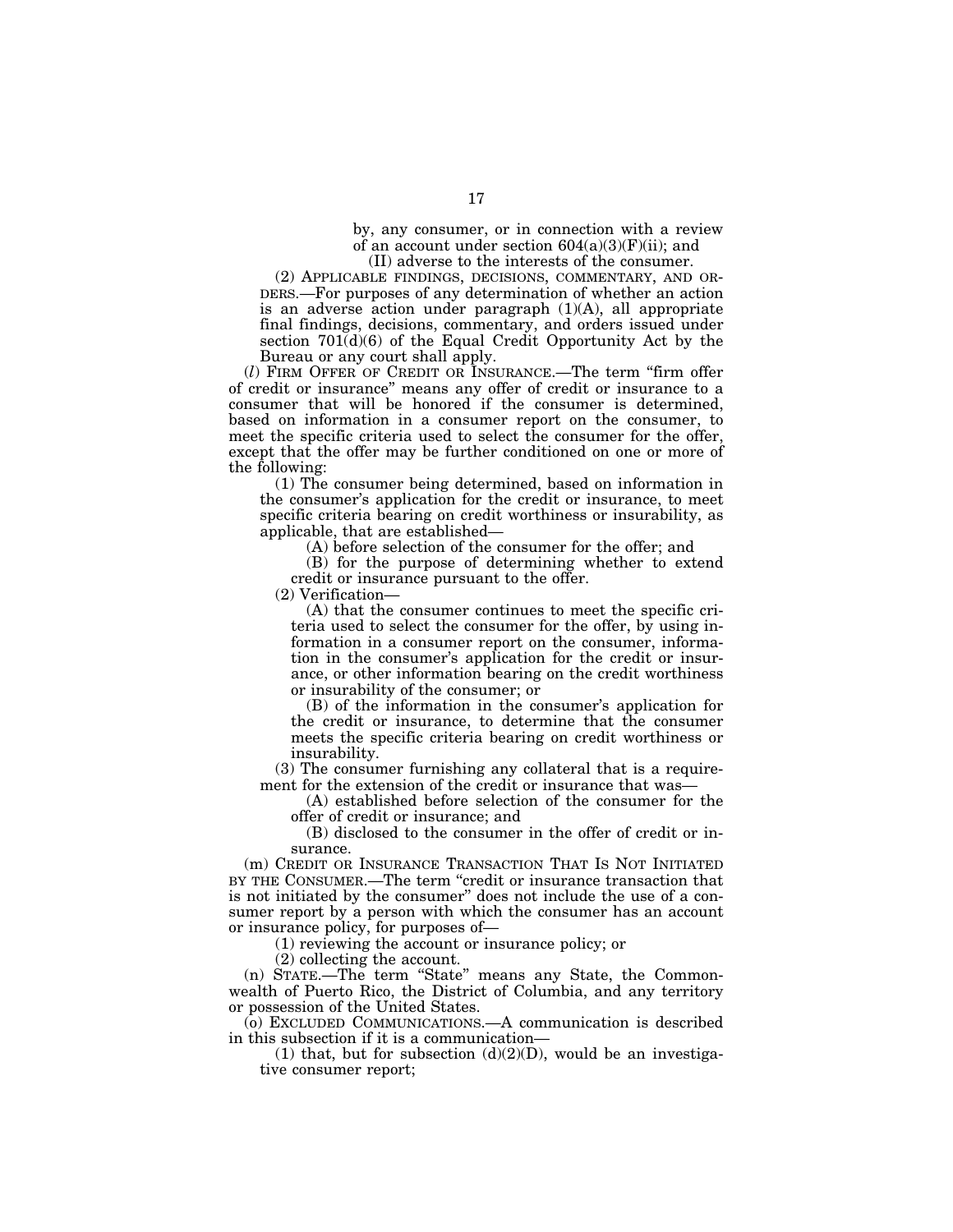(2) that is made to a prospective employer for the purpose of—

(A) procuring an employee for the employer; or

(B) procuring an opportunity for a natural person to work for the employer;

(3) that is made by a person who regularly performs such procurement;

(4) that is not used by any person for any purpose other than a purpose described in subparagraph  $(A)$  or  $(B)$  of paragraph (2); and

(5) with respect to which—

(A) the consumer who is the subject of the communication—

(i) consents orally or in writing to the nature and scope of the communication, before the collection of any information for the purpose of making the communication;

(ii) consents orally or in writing to the making of the communication to a prospective employer, before the making of the communication; and

(iii) in the case of consent under clause (i) or (ii) given orally, is provided written confirmation of that consent by the person making the communication, not later than 3 business days after the receipt of the consent by that person;

(B) the person who makes the communication does not, for the purpose of making the communication, make any inquiry that if made by a prospective employer of the consumer who is the subject of the communication would violate any applicable Federal or State equal employment opportunity law or regulation; and

(C) the person who makes the communication—

(i) discloses in writing to the consumer who is the subject of the communication, not later than 5 business days after receiving any request from the consumer for such disclosure, the nature and substance of all information in the consumer's file at the time of the request, except that the sources of any information that is acquired solely for use in making the communication and is actually used for no other purpose, need not be disclosed other than under appropriate discovery procedures in any court of competent jurisdiction in which an action is brought; and

(ii) notifies the consumer who is the subject of the communication, in writing, of the consumer's right to request the information described in clause (i).

(p) CONSUMER REPORTING AGENCY THAT COMPILES AND MAIN- TAINS FILES ON CONSUMERS ON A NATIONWIDE BASIS.—The term ''consumer reporting agency that compiles and maintains files on consumers on a nationwide basis'' means a consumer reporting agency that regularly engages in the practice of assembling or evaluating, and maintaining, for the purpose of furnishing consumer reports to third parties bearing on a consumer's credit worthiness, credit standing, or credit capacity, each of the following regarding consumers residing nationwide: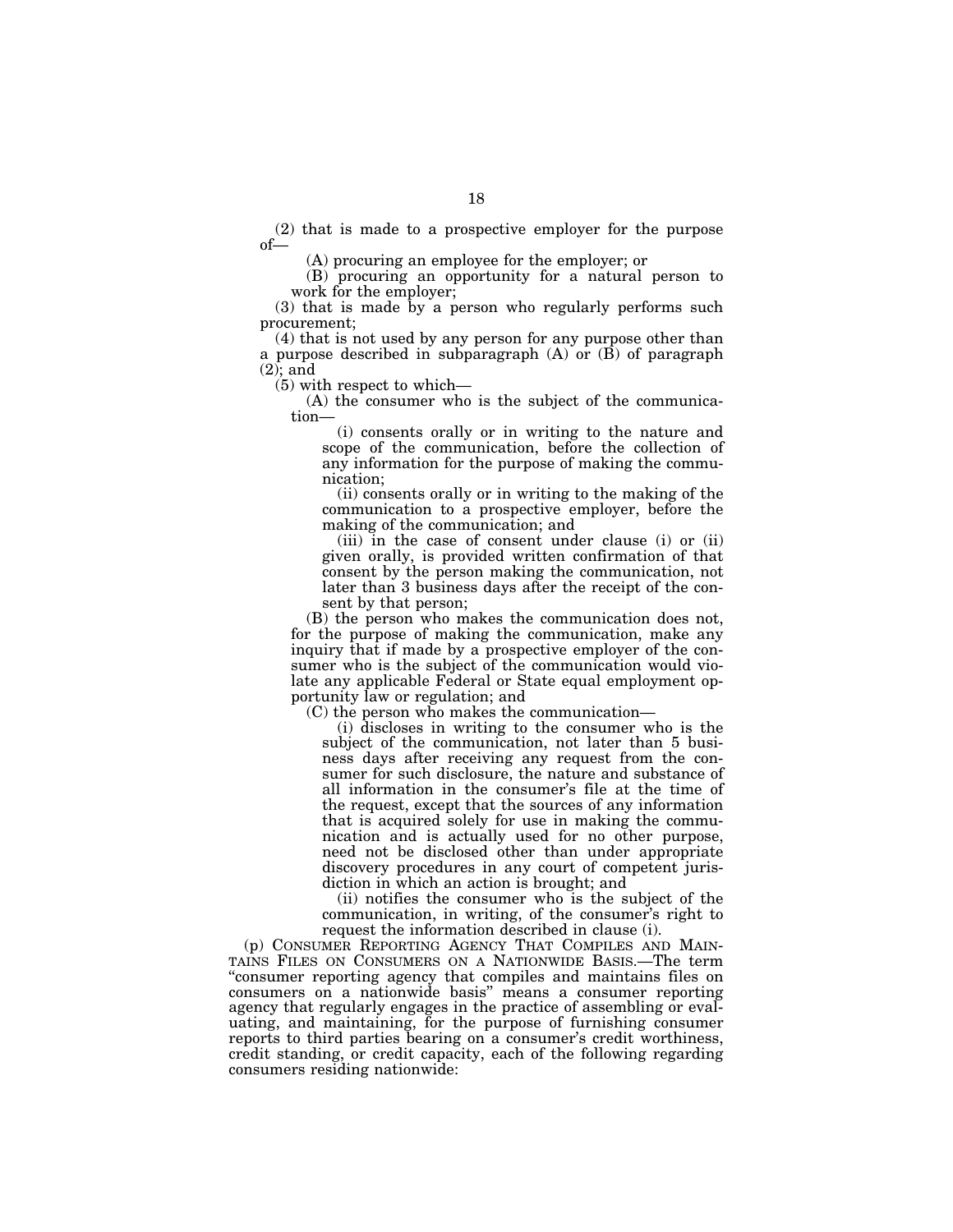(1) Public record information.

(2) Credit account information from persons who furnish that information regularly and in the ordinary course of business. (q) DEFINITIONS RELATING TO FRAUD ALERTS.—

(1) ACTIVE DUTY MILITARY CONSUMER.—The term ''active duty military consumer'' means a consumer in military service who—

(A) is on active duty (as defined in section  $101(d)(1)$  of title 10, United States Code) or is a reservist performing duty under a call or order to active duty under a provision of law referred to in section  $101(a)(13)$  of title 10, United States Code; and

(B) is assigned to service away from the usual duty station of the consumer.

(2) FRAUD ALERT; ACTIVE DUTY ALERT.—The terms ''fraud alert'' and ''active duty alert'' mean a statement in the file of a consumer that—

(A) notifies all prospective users of a consumer report relating to the consumer that the consumer may be a victim of fraud, including identity theft, or is an active duty military consumer, as applicable; and

(B) is presented in a manner that facilitates a clear and conspicuous view of the statement described in subpara-

graph (A) by any person requesting such consumer report. (3) IDENTITY THEFT.—The term ''identity theft'' means a fraud committed using the identifying information of another person, subject to such further definition as the Bureau may prescribe, by regulation.

(4) IDENTITY THEFT REPORT.—The term ''identity theft report'' has the meaning given that term by rule of the Bureau, and means, at a minimum, a report—

(A) that alleges an identity theft;

(B) that is a copy of an official, valid report filed by a consumer with an appropriate Federal, State, or local law enforcement agency, including the United States Postal Inspection Service, or such other government agency deemed appropriate by the Bureau; and

(C) the filing of which subjects the person filing the report to criminal penalties relating to the filing of false information if, in fact, the information in the report is false.

(5) NEW CREDIT PLAN.—The term ''new credit plan'' means a new account under an open end credit plan (as defined in section 103(i) of the Truth in Lending Act) or a new credit transaction not under an open end credit plan.

(r) CREDIT AND DEBIT RELATED TERMS—

(1) CARD ISSUER.—The term "card issuer" means—

(A) a credit card issuer, in the case of a credit card; and (B) a debit card issuer, in the case of a debit card.

(2) CREDIT CARD.—The term "credit card" has the same meaning as in section 103 of the Truth in Lending Act.

(3) DEBIT CARD.—The term ''debit card'' means any card issued by a financial institution to a consumer for use in initiating an electronic fund transfer from the account of the consumer at such financial institution, for the purpose of transfer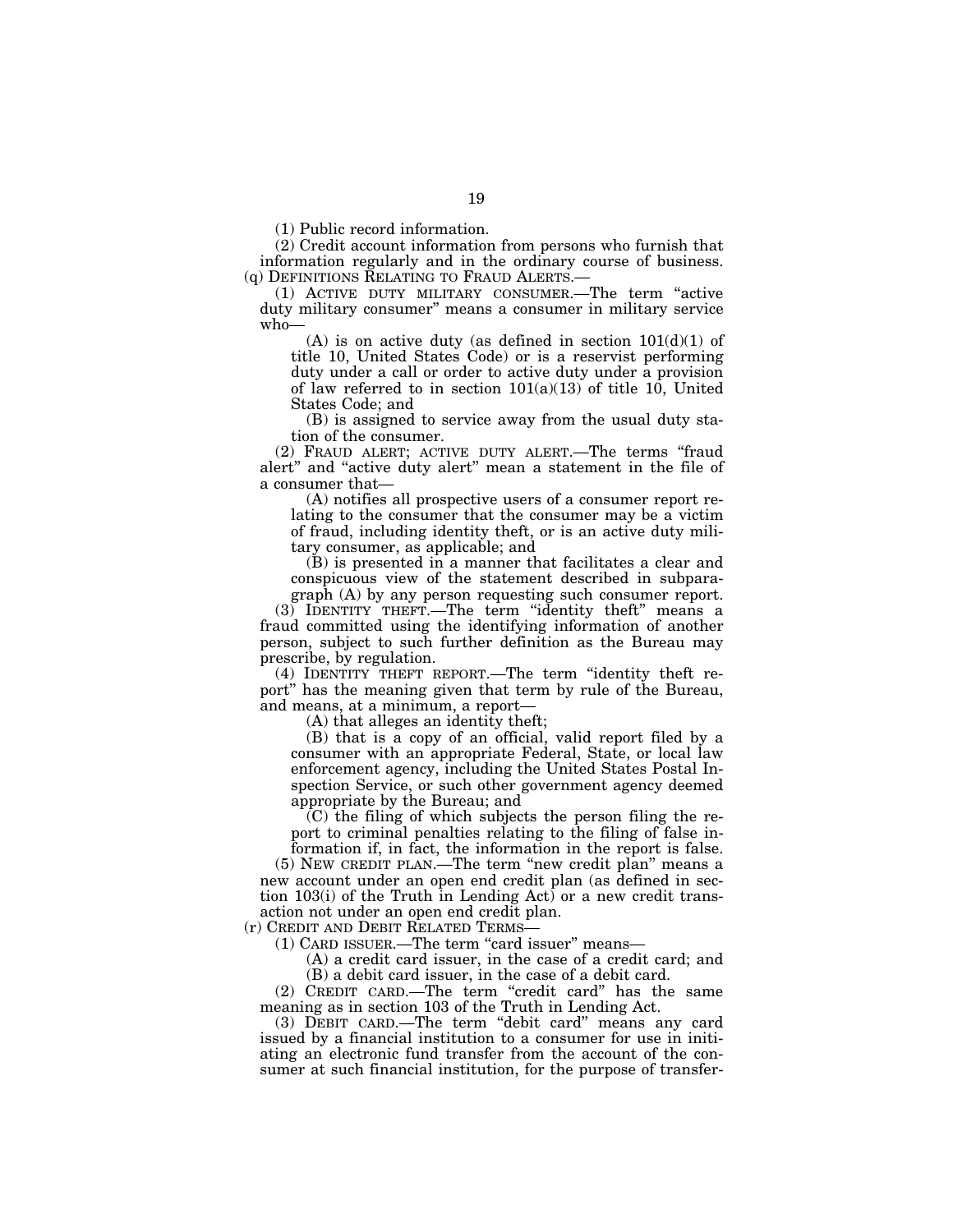ring money between accounts or obtaining money, property, labor, or services.

(4) ACCOUNT AND ELECTRONIC FUND TRANSFER.—The terms "account" and "electronic fund transfer" have the same meanings as in section 903 of the Electronic Fund Transfer Act.

(5) CREDIT AND CREDITOR.—The terms ''credit'' and ''creditor'' have the same meanings as in section 702 of the Equal Credit Opportunity Act.

(s) FEDERAL BANKING AGENCY.—The term ''Federal banking agency'' has the same meaning as in section 3 of the Federal Deposit Insurance Act.

(t) FINANCIAL INSTITUTION.—The term ''financial institution'' means a State or National bank, a State or Federal savings and loan association, a mutual savings bank, a State or Federal credit union, or any other person that, directly or indirectly, holds a transaction account (as defined in section 19(b) of the Federal Reserve Act) belonging to a consumer.

(u) RESELLER.—The term ''reseller'' means a consumer reporting agency that—

(1) assembles and merges information contained in the database of another consumer reporting agency or multiple consumer reporting agencies concerning any consumer for purposes of furnishing such information to any third party, to the extent of such activities; and

(2) does not maintain a database of the assembled or merged information from which new consumer reports are produced.

(v) COMMISSION.—The term ''Commission'' means the Bureau.

(w) The term ''Bureau'' means the Bureau of Consumer Financial Protection.

(x) NATIONWIDE SPECIALTY CONSUMER REPORTING AGENCY.—The term ''nationwide specialty consumer reporting agency'' means a consumer reporting agency that compiles and maintains files on consumers on a nationwide basis relating to—

(1) medical records or payments;

(2) residential or tenant history;

(3) check writing history;

(4) employment history; or

(5) insurance claims.

(y) EXCLUSION OF CERTAIN COMMUNICATIONS FOR EMPLOYEE INVESTIGATIONS.—

(1) COMMUNICATIONS DESCRIBED IN THIS SUBSECTION.—A communication is described in this subsection if—

(A) but for subsection  $(d)(2)(D)$ , the communication would be a consumer report;

(B) the communication is made to an employer in connection with an investigation of—

(i) suspected misconduct relating to employment; or

(ii) compliance with Federal, State, or local laws and regulations, the rules of a self-regulatory organization, or any preexisting written policies of the employer;

(C) the communication is not made for the purpose of investigating a consumer's credit worthiness, credit standing, or credit capacity; and

(D) the communication is not provided to any person except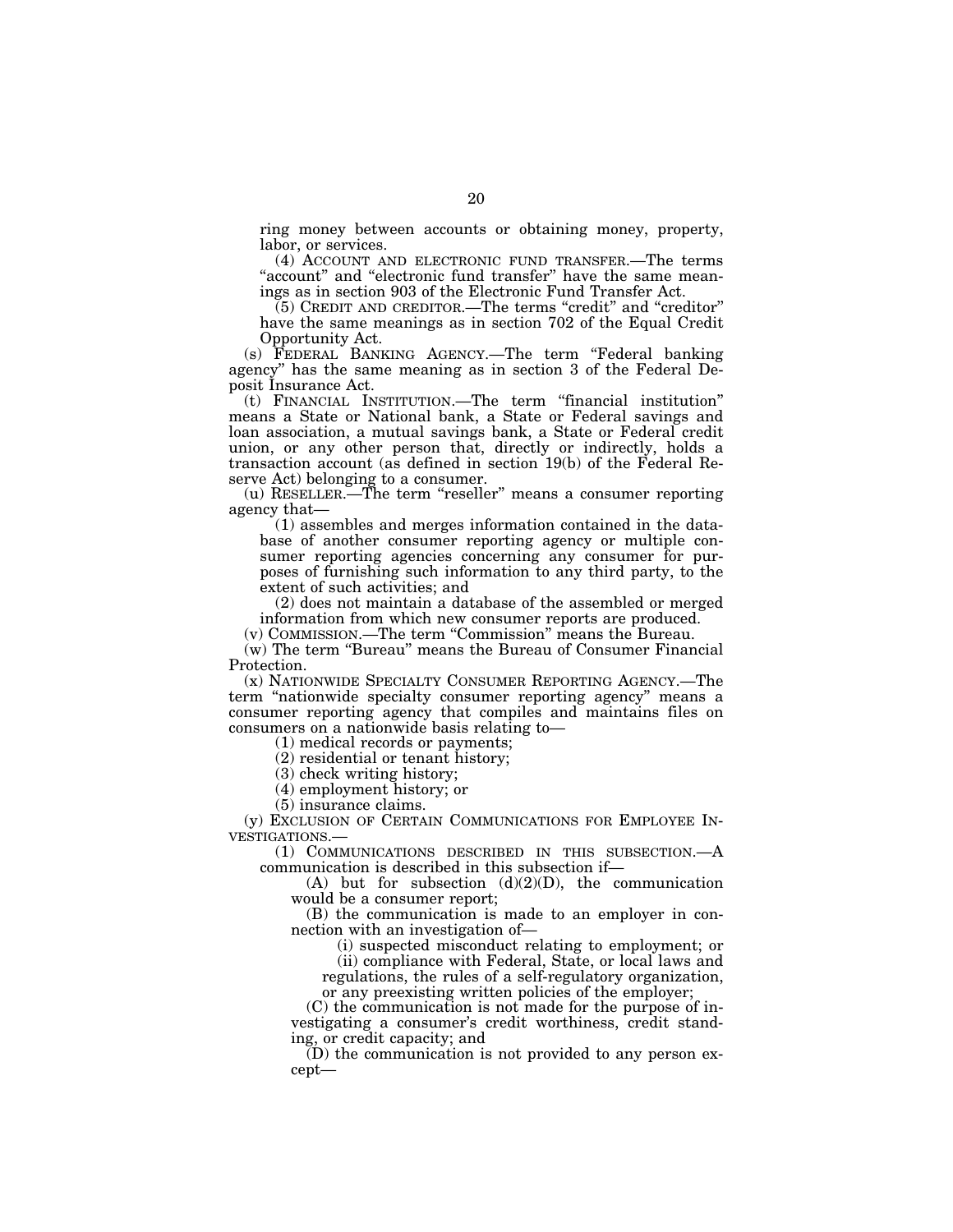(i) to the employer or an agent of the employer;

(ii) to any Federal or State officer, agency, or department, or any officer, agency, or department of a unit of general local government;

(iii) to any self-regulatory organization with regulatory authority over the activities of the employer or employee;

(iv) as otherwise required by law; or

(v) pursuant to section 608.

(2) SUBSEQUENT DISCLOSURE.—After taking any adverse action based in whole or in part on a communication described in paragraph (1), the employer shall disclose to the consumer a summary containing the nature and substance of the communication upon which the adverse action is based, except that the sources of information acquired solely for use in preparing what would be but for subsection  $(d)(2)(D)$  an investigative consumer report need not be disclosed.

(3) SELF-REGULATORY ORGANIZATION DEFINED.—For purposes of this subsection, the term ''self-regulatory organization'' includes any self-regulatory organization (as defined in section  $3(a)(26)$  of the Securities Exchange Act of 1934), any entity established under title I of the Sarbanes-Oxley Act of 2002, any board of trade designated by the Commodity Futures Trading Commission, and any futures association registered with such Commission.

(z) VETERAN.—The term ''veteran'' has the meaning given the term in section 101 of title 38, United States Code.

(aa) VETERAN'S MEDICAL DEBT.—The term ''veteran's medical debt''—

(1) means a medical collection debt of a veteran owed to a non-Department of Veterans Affairs health care provider that was submitted to the Department for payment for health care authorized by the Department of Veterans Affairs; and

(2) includes medical collection debt that the Department of Veterans Affairs has wrongfully charged a veteran.

*(bb) PRIVATE EDUCATION LOAN DEFINITIONS.—The terms ''private education loan'' and ''private educational lender'' have the meanings given such terms, respectively, in section 140(a) of the Truth in Lending Act.* 

\* \* \* \* \* \* \*

## *§ 605C. Credit rehabilitation for distressed private education loan borrowers.*

*(a) IN GENERAL.—A consumer reporting agency may not furnish any consumer report containing any adverse item of information relating to a delinquent or defaulted private education loan of a borrower if the borrower has rehabilitated the borrower's credit with respect to such loan by making 9 on-time monthly payments (in accordance with the terms and conditions of the borrower's original loan agreement or any other repayment agreement that antedates the original agreement) during a period of 10 consecutive months on such loan after the date on which the delinquency or default occurred.* 

*(b) INTERRUPTION OF 10–MONTH PERIOD FOR CERTAIN CON- SUMERS.—*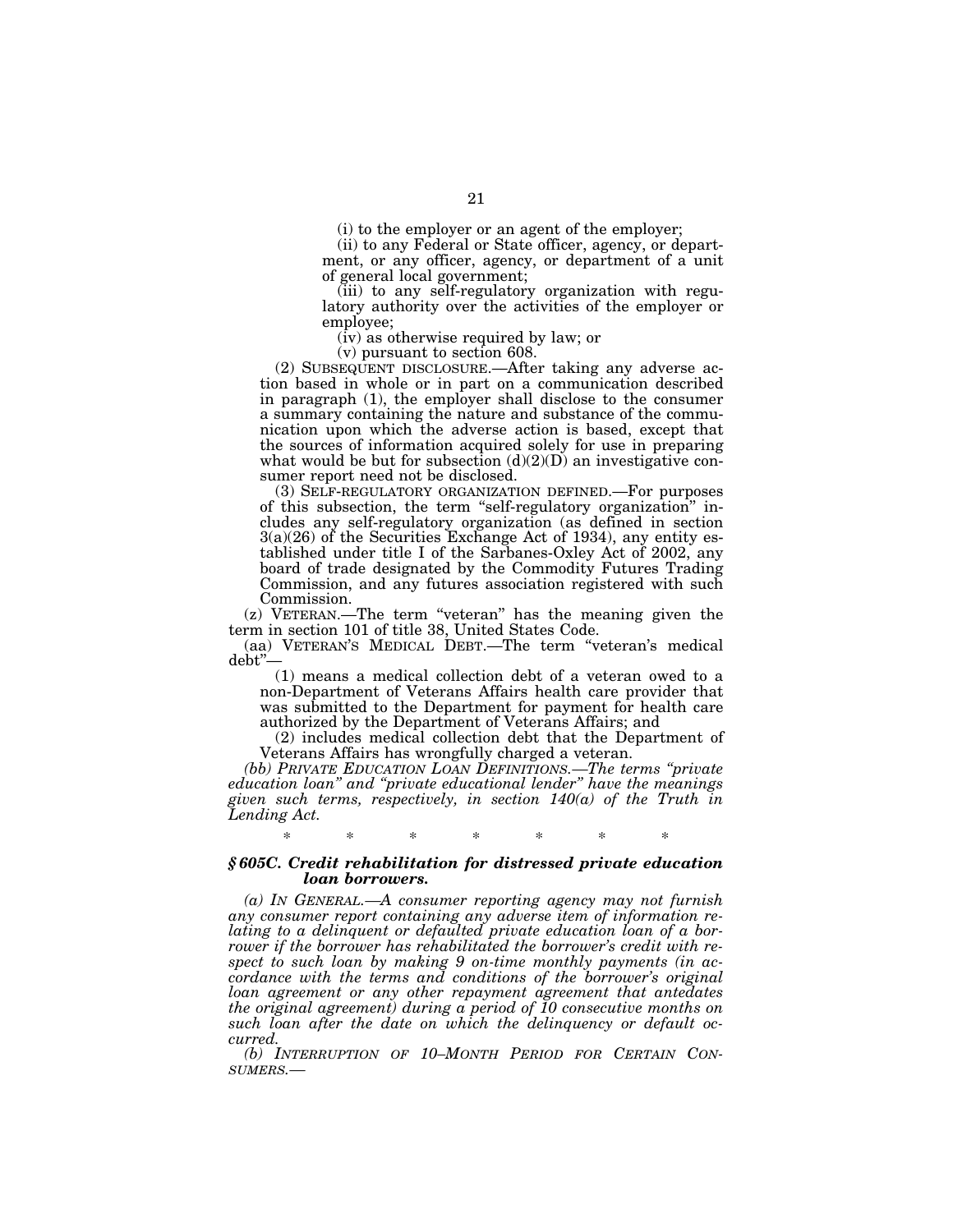*(1) PERMISSIBLE INTERRUPTION OF THE 10-MONTH PERIOD.—A borrower may stop making consecutive monthly payments and be granted a grace period after which the 10-month period described in subsection (a) shall resume. Such grace period shall be provided under the following circumstances:* 

*(A) With respect to a borrower who is a member of the Armed Forces entitled to incentive pay for the performance of hazardous duty under section 301 of title 37, United States Code, hazardous duty pay under section 351 of such title, or other assignment or special duty pay under section 352 of such title, the grace period shall begin on the date on which the borrower begins such assignment or duty and end on the date that is 6 months after the completion of such assignment or duty.* 

*(B) With respect to a borrower who resides in an area affected by a major disaster or emergency declared under the Robert T. Stafford Disaster Relief and Emergency Assistance Act, the grace period shall begin on the date on which the major disaster or emergency was declared and end on the date that is 3 months after such date.* 

*(2) OTHER CIRCUMSTANCES.—* 

*(A) IN GENERAL.—The Bureau may allow a borrower demonstrating hardship to stop making consecutive monthly payments and be granted a grace period after which the 10-month period described in subsection (a) shall resume.* 

*(B) BORROWER DEMONSTRATING HARDSHIP DEFINED.—In this paragraph, the term ''borrower demonstrating hardship'' means a borrower or a class of borrowers who, as determined by the Bureau, is facing or has experienced unusual extenuating life circumstances or events that result in severe financial or personal barriers such that the borrower or class of borrowers does not have the capacity to comply with the requirements of subsection (a).* 

*(c) PROCEDURES.—The Bureau shall establish procedures to implement the credit rehabilitation described in this section, including—* 

*(1) the manner, content, and form for requesting credit rehabilitation;* 

*(2) the method for validating that the borrower is satisfying the requirements of subsection (a);* 

*(3) the manner, content, and form for notifying the private educational loan holder of—* 

*(A) the borrower's participation in credit rehabilitation under subsection (a);* 

*(B) the requirements described in subsection (d); and* 

*(C) the restrictions described in subsection (f);* 

*(4) the manner, content, and form for notifying a consumer reporting agency of—* 

*(A) the borrower's participation in credit rehabilitation under subsection (a); and* 

*(B) the requirements described in subsection (d);* 

*(5) the method for verifying whether a borrower qualifies for the grace period described in subsection (b);*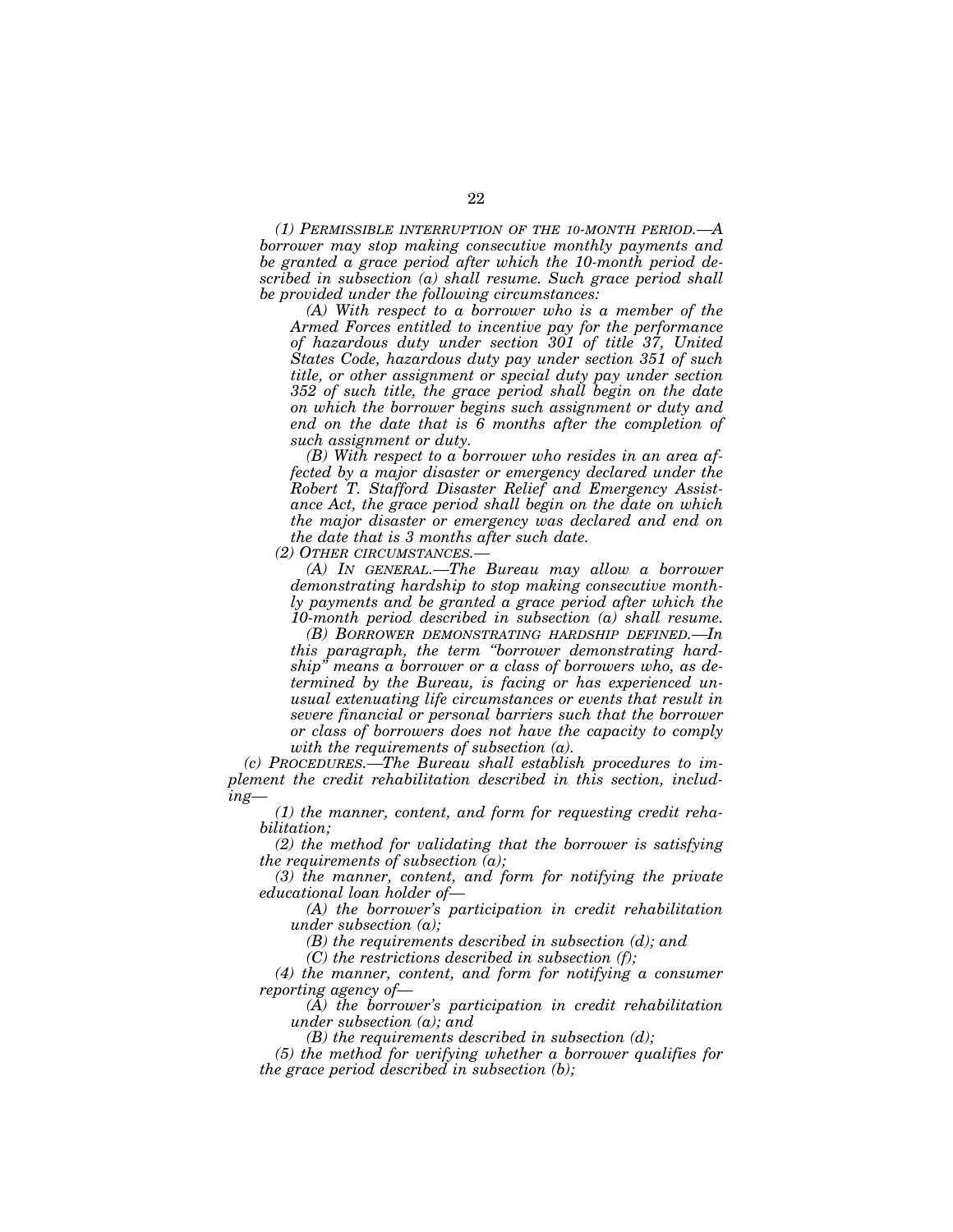*(6) the manner, content, and form of notifying a consumer reporting agency and private educational loan holder that a borrower was granted a grace period.* 

*(d) STANDARDIZED REPORTING CODES.—A consumer reporting agency shall develop standardized reporting codes for use by any private educational loan holder to identify and report a borrower's status of making and completing 9 on-time monthly payments during a period of 10 consecutive months on a delinquent or defaulted private education loan, including codes specifying the grace period described in subsection (b) and any agreement to modify monthly payments. Such codes shall not appear on any report provided to a third party, and shall be removed from the consumer's credit report upon the consumer's completion of the rehabilitation period under this section.* 

*(e) ELIMINATION OF BARRIERS TO CREDIT REHABILITATION.—A consumer report in which a private educational loan holder furnishes the standardized reporting codes described in subsection (d) to a consumer reporting agency, or in which a consumer reporting agency includes such codes, shall be deemed to comply with the requirements for accuracy and completeness under sections 623(a)(1) and 630.* 

*(f) PROHIBITION ON CIVIL ACTIONS FOR CONSUMERS PURSUING REHABILITATION.—A private educational loan holder may not commence or proceed with any civil action against a borrower with respect to a delinquent or defaulted loan during the period of rehabilitation if the private educational loan holder has been notified, in accordance with the procedures established by the Bureau pursuant to subsection (c)—* 

*(1) of such borrower's intent to participate in rehabilitation; (2) that such borrower has satisfied the requirements under subsection (a); or* 

*(3) that such borrower was granted a grace period.* 

*(g) IMPACT ON STATUTE OF LIMITATIONS FOR PRIOR DEBT.—Payments by a borrower on a private education loan that are made during and after a period of rehabilitation under this section shall have no effect on the statute of limitations with respect to payments that were due on such private education loan before the beginning of the period of rehabilitation.* 

*(h) PAYMENT PLANS.—If a private educational loan holder enters into a payment plan with a borrower on a private education loan during a period of rehabilitation, such payment plan shall be reasonable and affordable, as determined by the Bureau.* 

*(i) RULES OF CONSTRUCTION.—* 

*(1) APPLICATION TO SUBSEQUENT DEFAULT OR DELIN-QUENCY.—A borrower who satisfies the requirements under subsection (a) shall be eligible for additional credit rehabilitation described in subsection (a) with respect to any subsequent de*fault or delinquency of the borrower on the rehabilitated private *education loan.* 

*(2) INTERRUPTION OF CONSECUTIVE PAYMENT PERIOD RE- QUIREMENT.—The grace period described in subsection (b)(1)(A) shall not apply if any regulation promulgated under section 987 of title 10, United States Code (commonly known as the Military Lending Act), or the Servicemembers Civil Relief Act (50 U.S.C. App. 501 et seq.) allows for a grace period or other inter-*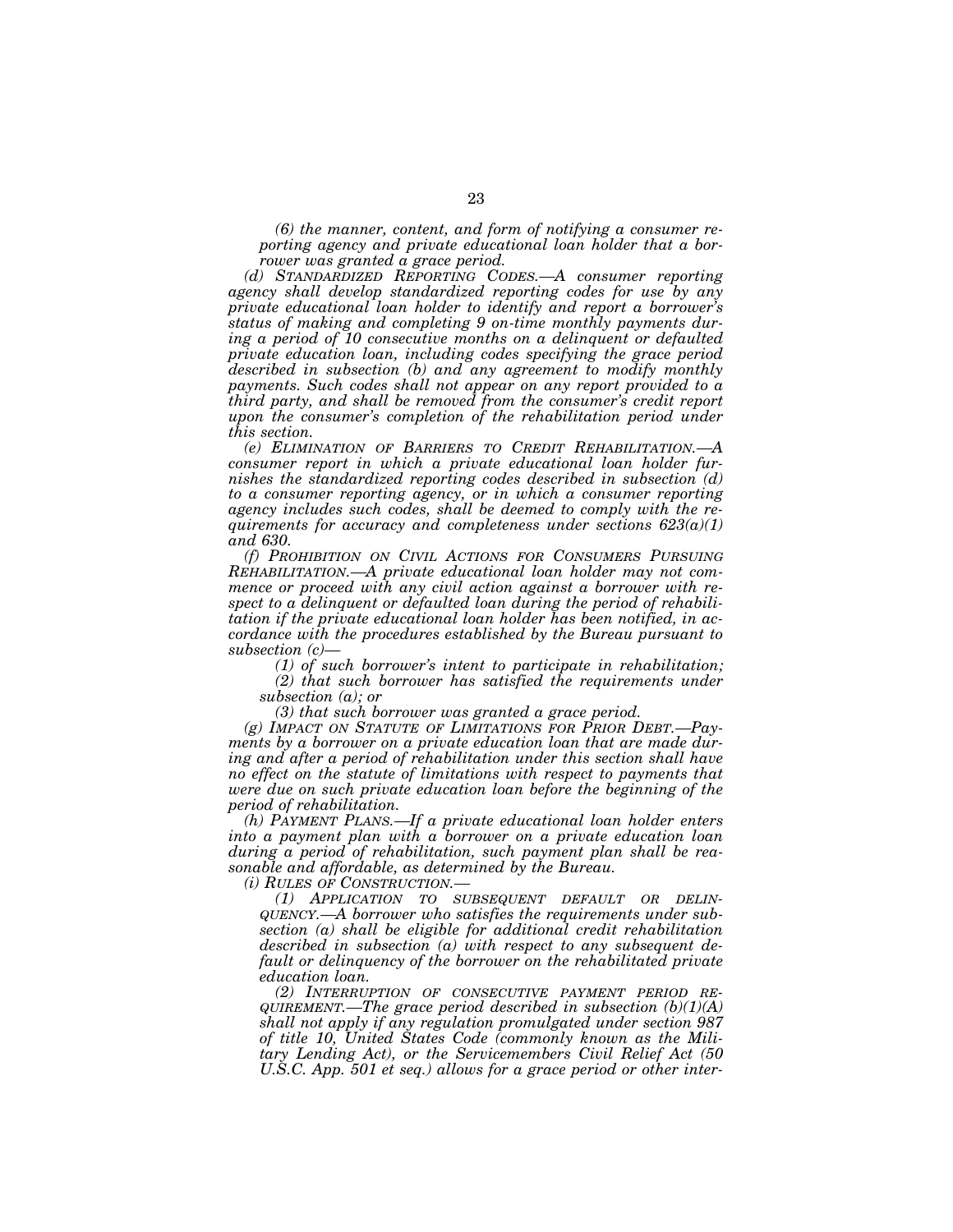*ruption of the 10-month period described in subsection (a) and such grace period or other interruption is longer than the period*  described in subsection (b)(1)(A) or otherwise provides greater *protection or benefit to the borrower who is a member of the Armed Forces.* 

\* \* \* \* \* \* \*

#### **SEC. 623. RESPONSIBILITIES OF FURNISHERS OF INFORMATION TO CONSUMER REPORTING AGENCIES.**

(a) DUTY OF FURNISHERS OF INFORMATION TO PROVIDE ACCURATE INFORMATION.— (1) PROHIBITION.—

(A) REPORTING INFORMATION WITH ACTUAL KNOWLEDGE OF ERRORS.—A person shall not furnish any information relating to a consumer to any consumer reporting agency if the person knows or has reasonable cause to believe that the information is inaccurate.

(B) REPORTING INFORMATION AFTER NOTICE AND CON-FIRMATION OF ERRORS.—A person shall not furnish information relating to a consumer to any consumer reporting agency if—

(i) the person has been notified by the consumer, at the address specified by the person for such notices, that specific information is inaccurate; and

(ii) the information is, in fact, inaccurate.

(C) NO ADDRESS REQUIREMENT.—A person who clearly and conspicuously specifies to the consumer an address for notices referred to in subparagraph (B) shall not be subject to subparagraph (A); however, nothing in subparagraph (B) shall require a person to specify such an address.

(D) DEFINITION.—For purposes of subparagraph (A), the term ''reasonable cause to believe that the information is inaccurate'' means having specific knowledge, other than solely allegations by the consumer, that would cause a reasonable person to have substantial doubts about the accuracy of the information.<br>
[(E) REHABILITATION OF PRIVATE EDUCATION LOANS.—

 $(i)$  In GENERAL.—Notwithstanding any other provision of this section, a consumer may request a financial institution to remove from a consumer report a reported default regarding a private education loan, and such information shall not be considered inaccurate, if—

 $\left[$ (I) the financial institution chooses to offer a loan rehabilitation program which includes, without limitation, a requirement of the consumer to make consecutive on-time monthly payments in a number that demonstrates, in the assessment of the financial institution offering the loan rehabilitation program, a renewed ability and willingness to repay the loan; and

ø(II) the requirements of the loan rehabilitation program described in subclause (I) are successfully met.

ø(ii) BANKING AGENCIES.—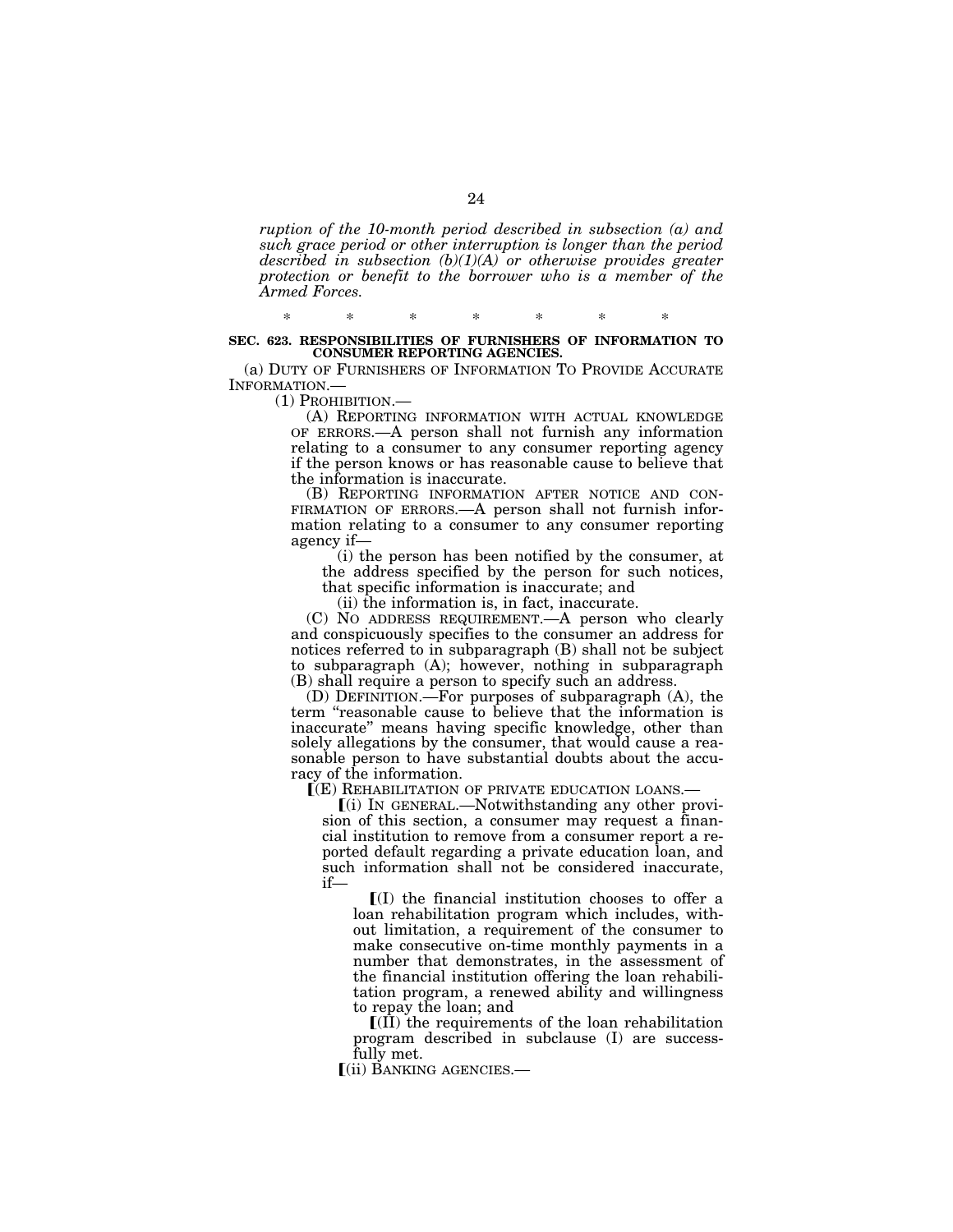$\overline{I}(I)$  In GENERAL.—If a financial institution is supervised by a Federal banking agency, the financial institution shall seek written approval concerning the terms and conditions of the loan rehabilitation program described in clause (i) from the appropriate Federal banking agency.

ø(II) FEEDBACK.—An appropriate Federal banking agency shall provide feedback to a financial institution within 120 days of a request for approval under subclause (I).<br>
[(iii) LIMITATION.—

 $I(I)$  In GENERAL.—A consumer may obtain the benefits available under this subsection with respect to rehabilitating a loan only 1 time per loan.

ø(II) RULE OF CONSTRUCTION.—Nothing in this subparagraph may be construed to require a financial institution to offer a loan rehabilitation program or to remove any reported default from a consumer report as a consideration of a loan rehabilitation program, except as described in clause (i).

 $(iv)$  DEFINITIONS.—For purposes of this subparagraph—

 $I(I)$  the term "appropriate Federal banking" agency'' has the meaning given the term in section 3 of the Federal Deposit Insurance Act (12 U.S.C. 1813); and

 $\left[ \text{(II)} \right]$  the term "private education loan" has the meaning given the term in section 140(a) of the Truth in Lending Act (15 U.S.C. 1650(a)).

(2) DUTY TO CORRECT AND UPDATE INFORMATION.—A person who—

(A) regularly and in the ordinary course of business furnishes information to one or more consumer reporting agencies about the person's transactions or experiences with any consumer; and

(B) has furnished to a consumer reporting agency information that the person determines is not complete or accurate,

shall promptly notify the consumer reporting agency of that determination and provide to the agency any corrections to that information, or any additional information, that is necessary to make the information provided by the person to the agency complete and accurate, and shall not thereafter furnish to the agency any of the information that remains not complete or accurate.

(3) DUTY TO PROVIDE NOTICE OF DISPUTE.—If the completeness or accuracy of any information furnished by any person to any consumer reporting agency is disputed to such person by a consumer, the person may not furnish the information to any consumer reporting agency without notice that such information is disputed by the consumer.

(4) DUTY TO PROVIDE NOTICE OF CLOSED ACCOUNTS.—A person who regularly and in the ordinary course of business furnishes information to a consumer reporting agency regarding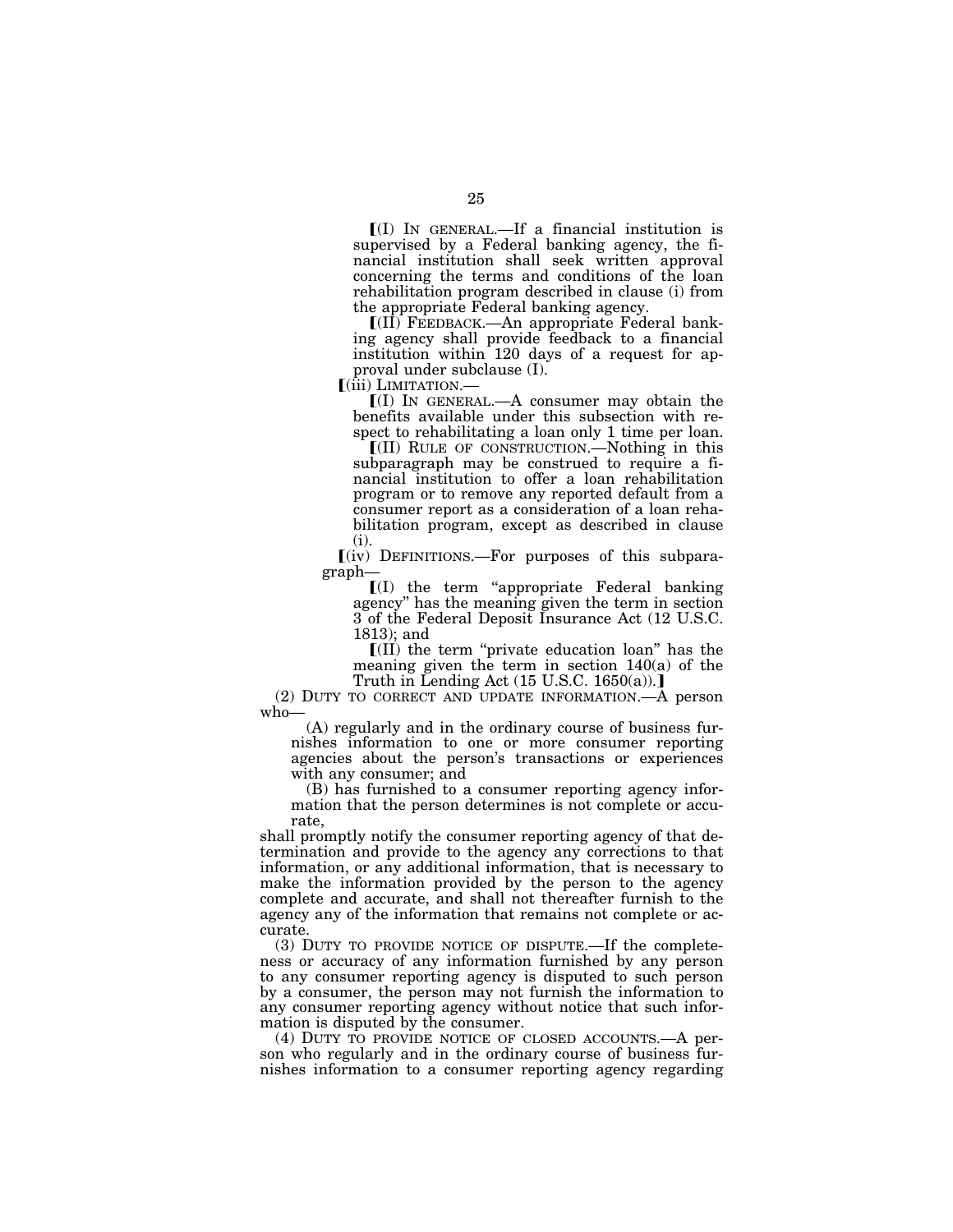a consumer who has a credit account with that person shall notify the agency of the voluntary closure of the account by the consumer, in information regularly furnished for the period in which the account is closed.<br>
(5) DUTY TO PROVIDE NOTICE OF DELINQUENCY OF AC-

 $\text{COUNTS.}(\mathcal{A})$  In GENERAL.—A person who furnishes information to a consumer reporting agency regarding a delinquent account being placed for collection, charged to profit or loss, or subjected to any similar action shall, not later than 90 days after furnishing the information, notify the agency of the date of delinquency on the account, which shall be the month and year of the commencement of the delinquency on the account that immediately preceded the action.

(B) RULE OF CONSTRUCTION.—For purposes of this paragraph only, and provided that the consumer does not dispute the information, a person that furnishes information on a delinquent account that is placed for collection, charged for profit or loss, or subjected to any similar action, complies with this paragraph, if—

(i) the person reports the same date of delinquency as that provided by the creditor to which the account was owed at the time at which the commencement of the delinquency occurred, if the creditor previously reported that date of delinquency to a consumer reporting agency;

(ii) the creditor did not previously report the date of delinquency to a consumer reporting agency, and the person establishes and follows reasonable procedures to obtain the date of delinquency from the creditor or another reliable source and reports that date to a consumer reporting agency as the date of delinquency; or

(iii) the creditor did not previously report the date of delinquency to a consumer reporting agency and the date of delinquency cannot be reasonably obtained as provided in clause (ii), the person establishes and follows reasonable procedures to ensure the date reported as the date of delinquency precedes the date on which the account is placed for collection, charged to profit or loss, or subjected to any similar action, and reports such date to the credit reporting agency.

(6) DUTIES OF FURNISHERS UPON NOTICE OF IDENTITY THEFT-RELATED INFORMATION.—

(A) REASONABLE PROCEDURES.—A person that furnishes information to any consumer reporting agency shall have in place reasonable procedures to respond to any notification that it receives from a consumer reporting agency under section 605B relating to information resulting from identity theft, to prevent that person from refurnishing such blocked information.

(B) INFORMATION ALLEGED TO RESULT FROM IDENTITY THEFT.—If a consumer submits an identity theft report to a person who furnishes information to a consumer reporting agency at the address specified by that person for receiving such reports stating that information maintained by such person that purports to relate to the consumer re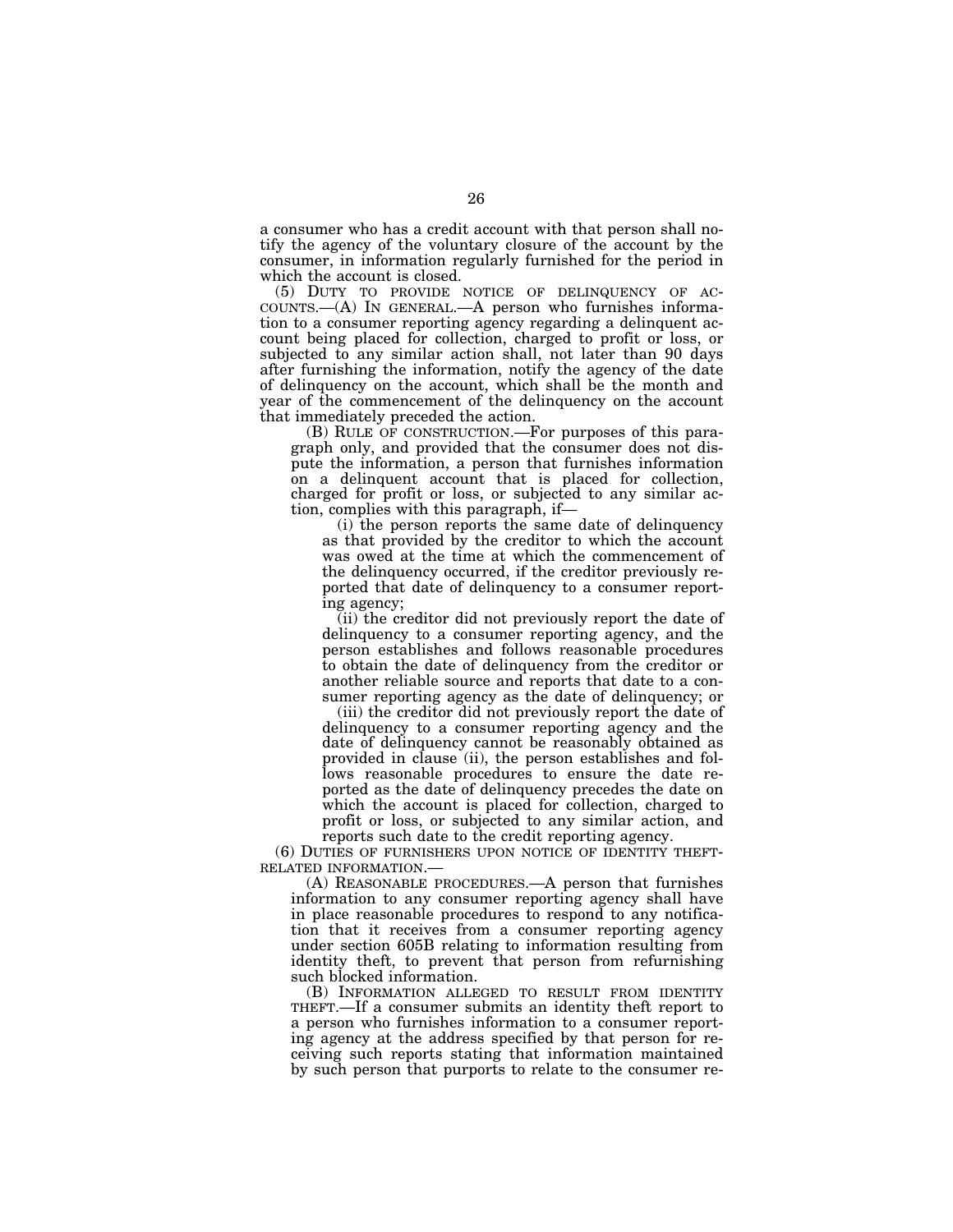sulted from identity theft, the person may not furnish such information that purports to relate to the consumer to any consumer reporting agency, unless the person subsequently knows or is informed by the consumer that the in-

formation is correct.<br>(7) NEGATIVE INFORMATION.

(A) NOTICE TO CONSUMER REQUIRED.—<br>(i) IN GENERAL.—If any financial institution that extends credit and regularly and in the ordinary course of business furnishes information to a consumer reporting agency described in section 603(p) furnishes negative information to such an agency regarding credit extended to a customer, the financial institution shall provide a notice of such furnishing of negative information, in writing, to the customer.

(ii) NOTICE EFFECTIVE FOR SUBSEQUENT SUBMIS-SIONS.—After providing such notice, the financial institution may submit additional negative information to a consumer reporting agency described in section 603(p) with respect to the same transaction, extension of credit, account, or customer without providing additional notice to the customer.<br>(B) TIME OF NOTICE.—

(i) IN GENERAL.—The notice required under subparagraph (A) shall be provided to the customer prior to, or no later than 30 days after, furnishing the negative information to a consumer reporting agency described in section 603(p).

(ii) COORDINATION WITH NEW ACCOUNT DISCLO-SURES.—If the notice is provided to the customer prior to furnishing the negative information to a consumer reporting agency, the notice may not be included in the initial disclosures provided under section 127(a) of the Truth in Lending Act.

(C) COORDINATION WITH OTHER DISCLOSURES.—The notice required under subparagraph (A)—

 $(i)$  may be included on or with any notice of default, any billing statement, or any other materials provided to the customer; and

(ii) must be clear and conspicuous.

(D) MODEL DISCLOSURE.—

(i) DUTY OF BUREAU.—The Bureau shall prescribe a brief model disclosure that a financial institution may use to comply with subparagraph (A), which shall not exceed 30 words.

(ii) USE OF MODEL NOT REQUIRED.—No provision of this paragraph may be construed to require a financial institution to use any such model form prescribed by the Bureau.

(iii) COMPLIANCE USING MODEL.—A financial institution shall be deemed to be in compliance with subparagraph (A) if the financial institution uses any model form prescribed by the Bureau under this subparagraph, or the financial institution uses any such model form and rearranges its format.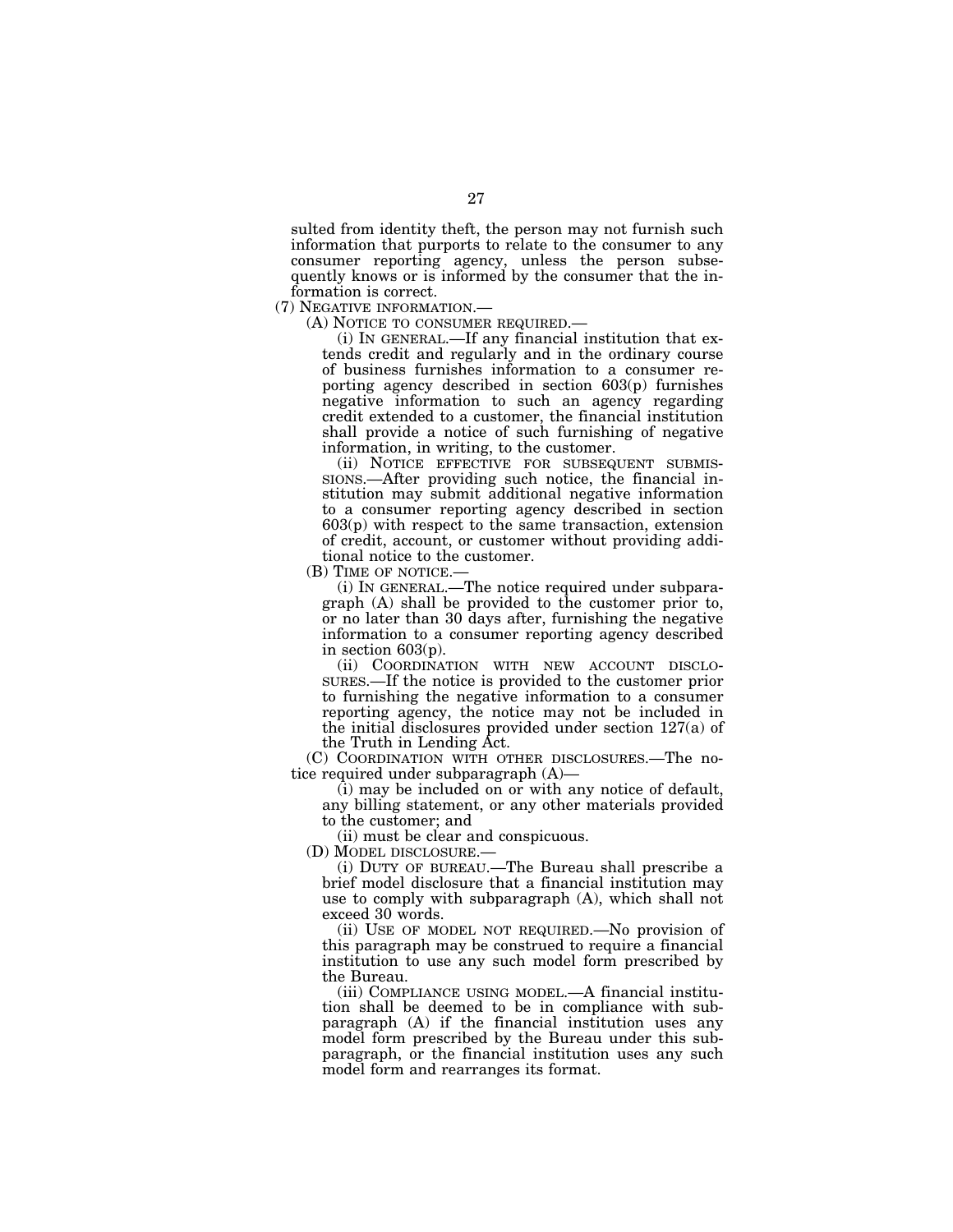(E) USE OF NOTICE WITHOUT SUBMITTING NEGATIVE IN-FORMATION.—No provision of this paragraph shall be construed as requiring a financial institution that has provided a customer with a notice described in subparagraph (A) to furnish negative information about the customer to a consumer reporting agency.

(F) SAFE HARBOR.—A financial institution shall not be liable for failure to perform the duties required by this paragraph if, at the time of the failure, the financial institution maintained reasonable policies and procedures to comply with this paragraph or the financial institution reasonably believed that the institution is prohibited, by law, from contacting the consumer.

(G) DEFINITIONS.—For purposes of this paragraph, the following definitions shall apply:

(i) NEGATIVE INFORMATION.—The term ''negative information'' means information concerning a customer's delinquencies, late payments, insolvency, or any form of default.

(ii) CUSTOMER; FINANCIAL INSTITUTION.—The terms "customer"and "financial institution" have the same meanings as in section 509 Public Law 106–102.

(8) ABILITY OF CONSUMER TO DISPUTE INFORMATION DIRECTLY WITH FURNISHER.—

(A) IN GENERAL.—The Bureau shall, in consultation with the Federal Trade Commission, the Federal banking agencies, and the National Credit Union Administration, prescribe regulations that shall identify the circumstances under which a furnisher shall be required to reinvestigate a dispute concerning the accuracy of information contained in a consumer report on the consumer, based on a direct request of a consumer.

(B) CONSIDERATIONS.—In prescribing regulations under subparagraph (A), the agencies shall weigh-

(i) the benefits to consumers with the costs on furnishers and the credit reporting system;

(ii) the impact on the overall accuracy and integrity of consumer reports of any such requirements;

(iii) whether direct contact by the consumer with the furnisher would likely result in the most expeditious resolution of any such dispute; and

(iv) the potential impact on the credit reporting process if credit repair organizations, as defined in section 403(3), including entities that would be a credit repair organization, but for section  $403(3)(B)(i)$ , are able to circumvent the prohibition in subparagraph  $(G)$ .

(C) APPLICABILITY.—Subparagraphs (D) through (G) shall apply in any circumstance identified under the regulations promulgated under subparagraph (A).

(D) SUBMITTING A NOTICE OF DISPUTE.—A consumer who seeks to dispute the accuracy of information shall provide a dispute notice directly to such person at the address specified by the person for such notices that—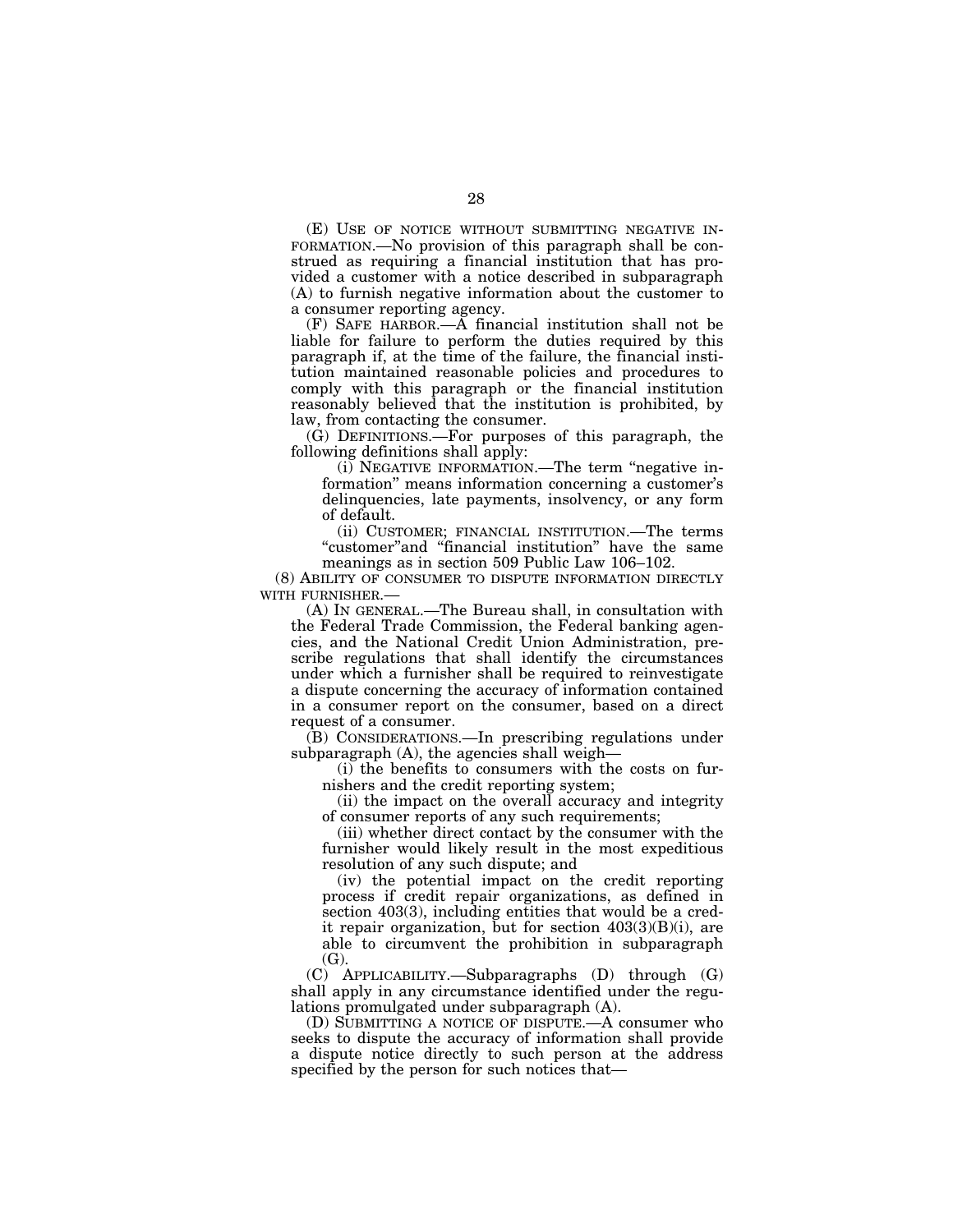(i) identifies the specific information that is being disputed;

(ii) explains the basis for the dispute; and

(iii) includes all supporting documentation required by the furnisher to substantiate the basis of the dispute.

(E) DUTY OF PERSON AFTER RECEIVING NOTICE OF DIS-PUTE.—After receiving a notice of dispute from a consumer pursuant to subparagraph (D), the person that provided the information in dispute to a consumer reporting agency shall—

(i) conduct an investigation with respect to the disputed information;

(ii) review all relevant information provided by the consumer with the notice;

(iii) complete such person's investigation of the dispute and report the results of the investigation to the consumer before the expiration of the period under section 611(a)(1) within which a consumer reporting agency would be required to complete its action if the consumer had elected to dispute the information under that section; and

(iv) if the investigation finds that the information reported was inaccurate, promptly notify each consumer reporting agency to which the person furnished the inaccurate information of that determination and provide to the agency any correction to that information that is necessary to make the information provided by the person accurate.

(F) FRIVOLOUS OR IRRELEVANT DISPUTE.—

(i) IN GENERAL.—This paragraph shall not apply if the person receiving a notice of a dispute from a consumer reasonably determines that the dispute is frivolous or irrelevant, including—

(I) by reason of the failure of a consumer to provide sufficient information to investigate the disputed information; or

(II) the submission by a consumer of a dispute that is substantially the same as a dispute previously submitted by or for the consumer, either directly to the person or through a consumer reporting agency under subsection (b), with respect to which the person has already performed the person's duties under this paragraph or subsection (b), as applicable.

(ii) NOTICE OF DETERMINATION.—Upon making any determination under clause (i) that a dispute is frivolous or irrelevant, the person shall notify the consumer of such determination not later than 5 business days after making such determination, by mail or, if authorized by the consumer for that purpose, by any other means available to the person.

(iii) CONTENTS OF NOTICE.—A notice under clause (ii) shall include—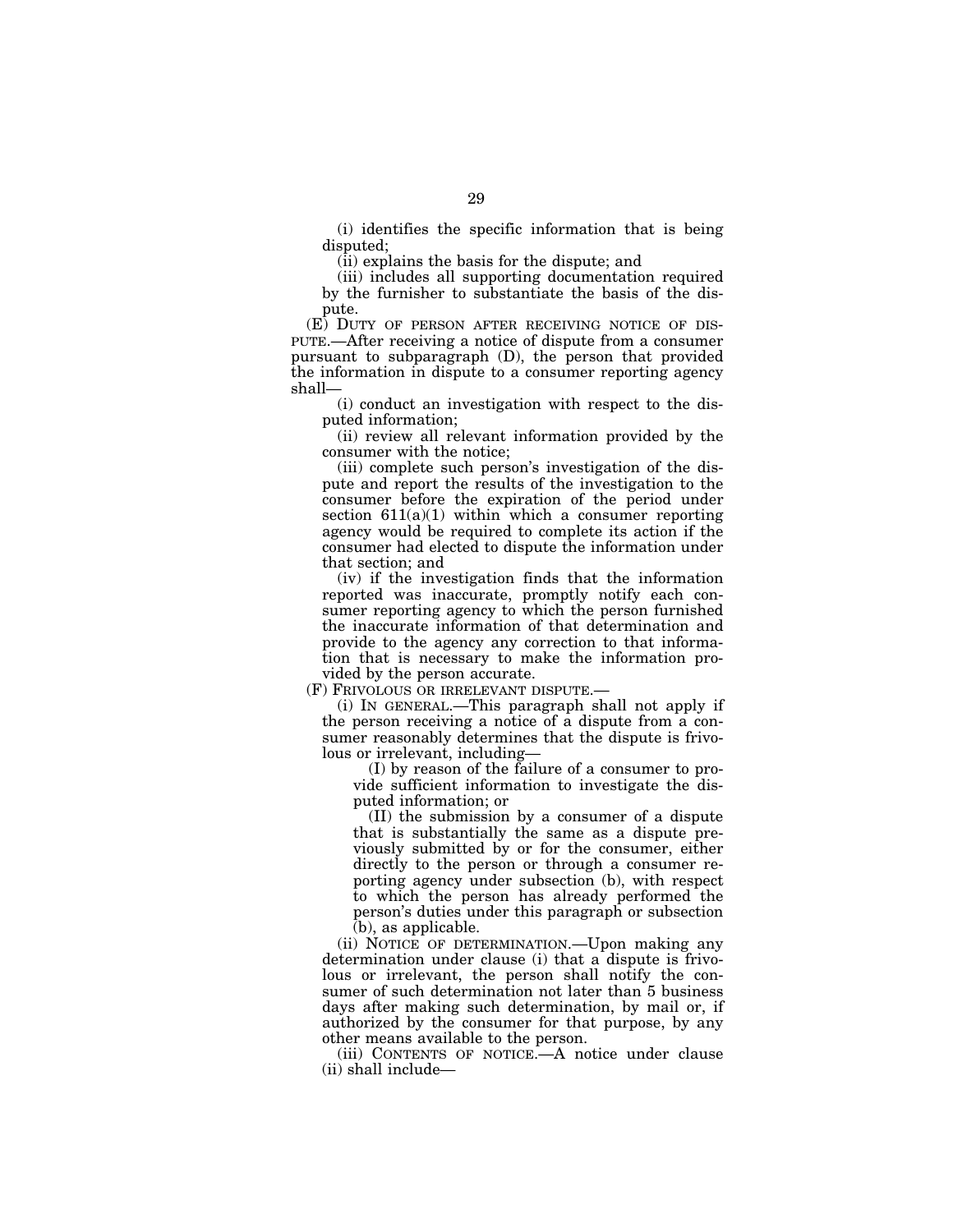(I) the reasons for the determination under clause (i); and

(II) identification of any information required to investigate the disputed information, which may consist of a standardized form describing the general nature of such information.

(G) EXCLUSION OF CREDIT REPAIR ORGANIZATIONS.—This paragraph shall not apply if the notice of the dispute is submitted by, is prepared on behalf of the consumer by, or is submitted on a form supplied to the consumer by, a credit repair organization, as defined in section 403(3), or an entity that would be a credit repair organization, but for section  $403(3)(B)(i)$ .

(9) DUTY TO PROVIDE NOTICE OF STATUS AS MEDICAL INFOR-MATION FURNISHER.—A person whose primary business is providing medical services, products, or devices, or the person's agent or assignee, who furnishes information to a consumer reporting agency on a consumer shall be considered a medical information furnisher for purposes of this title, and shall notify the agency of such status.

(b) DUTIES OF FURNISHERS OF INFORMATION UPON NOTICE OF DISPUTE.—

(1) IN GENERAL.—After receiving notice pursuant to section  $611(a)(2)$  of a dispute with regard to the completeness or accuracy of any information provided by a person to a consumer reporting agency, the person shall—

(A) conduct an investigation with respect to the disputed information;

(B) review all relevant information provided by the consumer reporting agency pursuant to section  $611(a)(2)$ ;

(C) report the results of the investigation to the consumer reporting agency;

(D) if the investigation finds that the information is incomplete or inaccurate, report those results to all other consumer reporting agencies to which the person furnished the information and that compile and maintain files on consumers on a nationwide basis; and

(E) if an item of information disputed by a consumer is found to be inaccurate or incomplete or cannot be verified after any reinvestigation under paragraph (1), for purposes of reporting to a consumer reporting agency only, as appropriate, based on the results of the reinvestigation promptly—

(i) modify that item of information;

(ii) delete that item of information; or

(iii) permanently block the reporting of that item of information.

(2) DEADLINE.—A person shall complete all investigations, reviews, and reports required under paragraph (1) regarding information provided by the person to a consumer reporting agency, before the expiration of the period under section  $611(a)(1)$  within which the consumer reporting agency is required to complete actions required by that section regarding that information.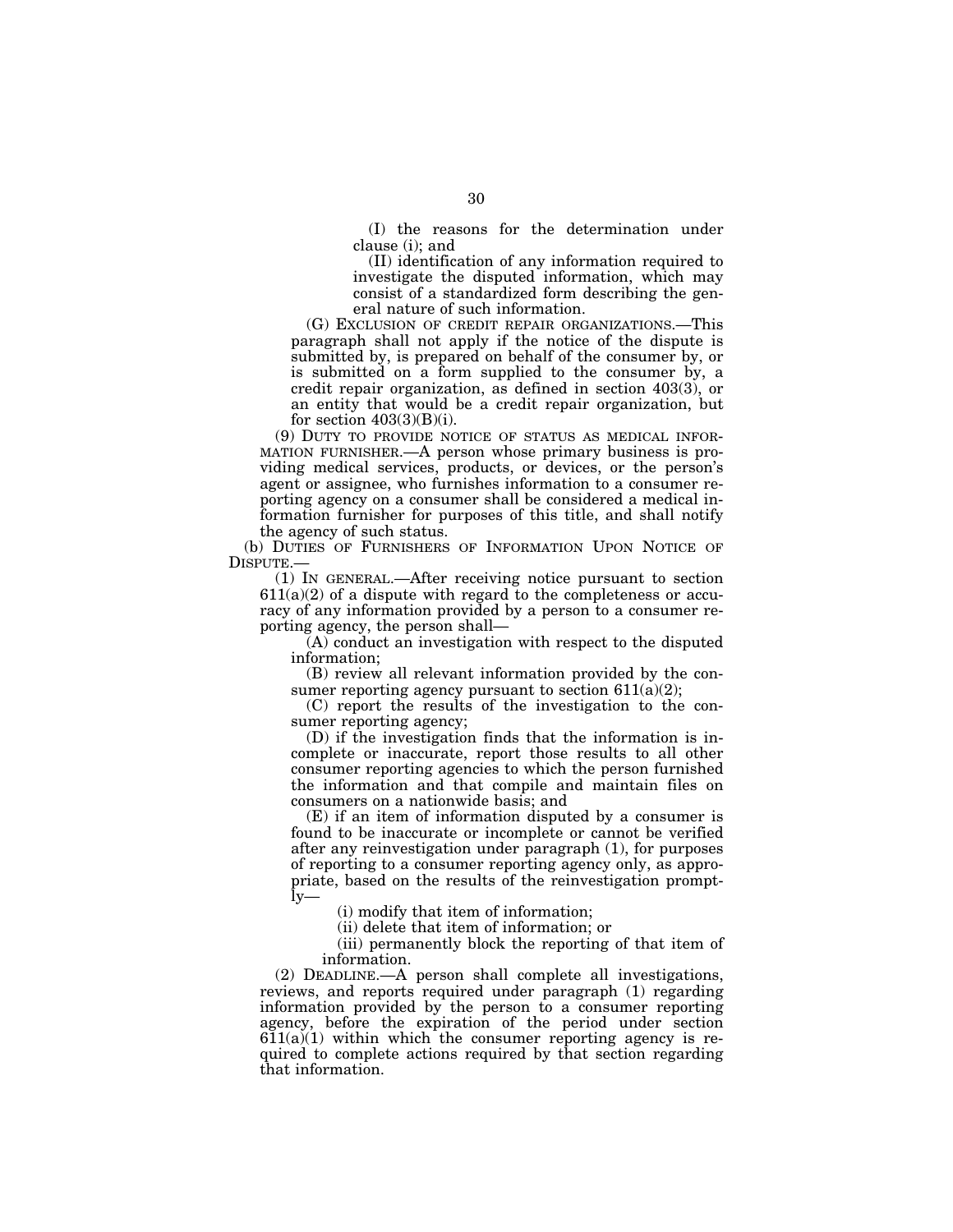(c) LIMITATION ON LIABILITY.—Except as provided in section  $621(c)(1)(B)$ , sections 616 and 617 do not apply to any violation of-

(1) subsection (a) of this section, including any regulations issued thereunder;

(2) subsection (e) of this section, except that nothing in this paragraph shall limit, expand, or otherwise affect liability under section 616 or 617, as applicable, for violations of subsection (b) of this section; or

(3) subsection (e) of section 615.

(d) LIMITATION ON ENFORCEMENT.—The provisions of law described in paragraphs (1) through (3) of subsection (c) (other than with respect to the exception described in paragraph (2) of subsection  $(c)$ ) shall be enforced exclusively as provided under section 621 by the Federal agencies and officials and the State officials identified in section 621.

(e) ACCURACY GUIDELINES AND REGULATIONS REQUIRED.—

(1) GUIDELINES.—The Bureau shall, with respect to persons or entities that are subject to the enforcement authority of the Bureau under section 621—

(A) establish and maintain guidelines for use by each person that furnishes information to a consumer reporting agency regarding the accuracy and integrity of the information relating to consumers that such entities furnish to consumer reporting agencies, and update such guidelines as often as necessary; and

(B) prescribe regulations requiring each person that furnishes information to a consumer reporting agency to establish reasonable policies and procedures for implementing the guidelines established pursuant to subparagraph (A).

 $(2)$  CRITERIA.—In developing the guidelines required by paragraph (1)(A), the Bureau shall—

(A) identify patterns, practices, and specific forms of activity that can compromise the accuracy and integrity of information furnished to consumer reporting agencies;

(B) review the methods (including technological means) used to furnish information relating to consumers to consumer reporting agencies;

(C) determine whether persons that furnish information to consumer reporting agencies maintain and enforce policies to ensure the accuracy and integrity of information furnished to consumer reporting agencies; and

(D) examine the policies and processes that persons that furnish information to consumer reporting agencies employ to conduct reinvestigations and correct inaccurate information relating to consumers that has been furnished to consumer reporting agencies.

\* \* \* \* \* \* \*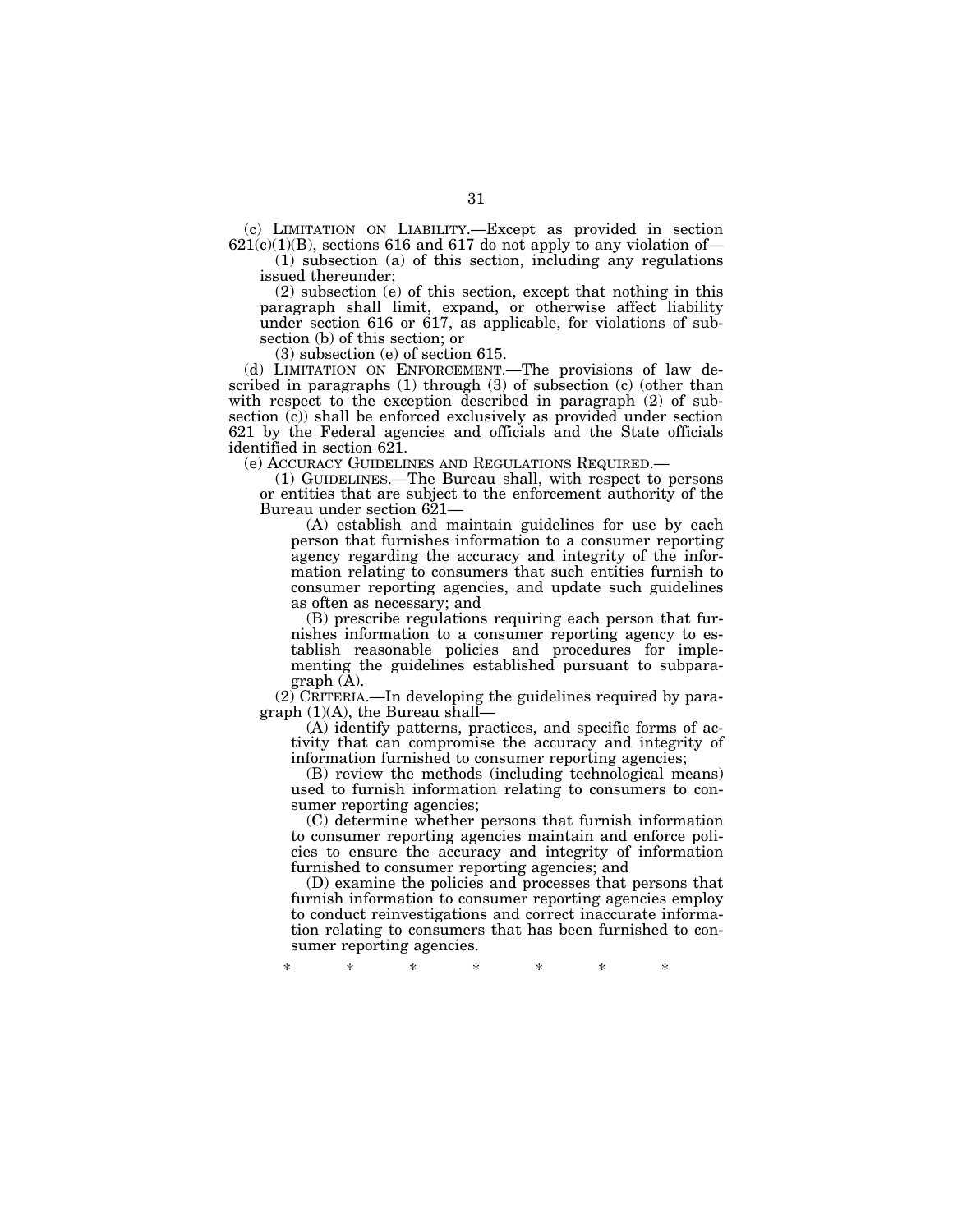## MINORITY VIEWS

Committee Republicans believe that H.R. 3621, the *Student Borrower Credit Improvement Act of 2019,* is yet another bill that fails to address the underlying issues related to the federal student loan debt crisis, which was further exacerbated by the Democrats' goal of nationalizing student lending in 2010. Instead of addressing the underlying issues related to student loan debt, proponents of H.R. 3621 seek to address problems in the private student loan market despite the fact that the private market is made up of less than ten percent of student loan borrowers. Moreover, approximately 98 percent of student loans are repaid in the private market.

H.R. 3621, as amended, prevents credit reporting agencies from incorporating into consumer reports any adverse information relating to a delinquent or defaulted private education loan if the consumer has made nine on time monthly payments in a consecutive ten-month period. The legislation also prohibits credit reporting agencies from taking civil action against a consumer pursuing rehabilitation.

In 2010, the Democrats nationalized student lending through the reconciliation process related to Obamacare. Rather than searching for a solution to rising college costs and financial illiteracy, Democrats further exacerbated the student loan crisis by saddling the federal government and an entire generation with a \$1.5 trillion debt load. Unlike the high repayment rate with respect to private loans, the default rate for the Department of Education's Direct Loan program is "16.8 percent by recipient count and 13.6 percent by total amount."<sup>1</sup>

The *Higher Education Act* currently provides rehabilitation opportunities for federal loan holders who have defaulted on student loans. H.R. 3621 seeks to expand rehabilitation opportunities with respect to private loans not only for those who defaulted but for those who are delinquent in repayment. While expanding the opportunities to a new class of borrowers, H.R. 3621 fails to define 'delinquent.' The inclusion of this vague language will impact a lender's ability to determine creditworthiness or a borrower's ability to repay.

Committee Republicans view this legislation as a solution in search of a problem and an attempt by Democrats to appear as if they are helping students impacted by the student loan debt. Instead, H.R. 3621 offers little more than window dressing given the small number of borrowers covered by the protections set out in the bill. During the markup of H.R. 3621, Congressman Hill offered an amendment to expand the bill to cover all education loans, not just those made by financial institutions. The amendment was ruled non-germane by the Chairwoman.

<sup>1</sup>https://ifap.ed.gov/eannouncements/080719FSAPostsNewReportsToFSADataCenter.html.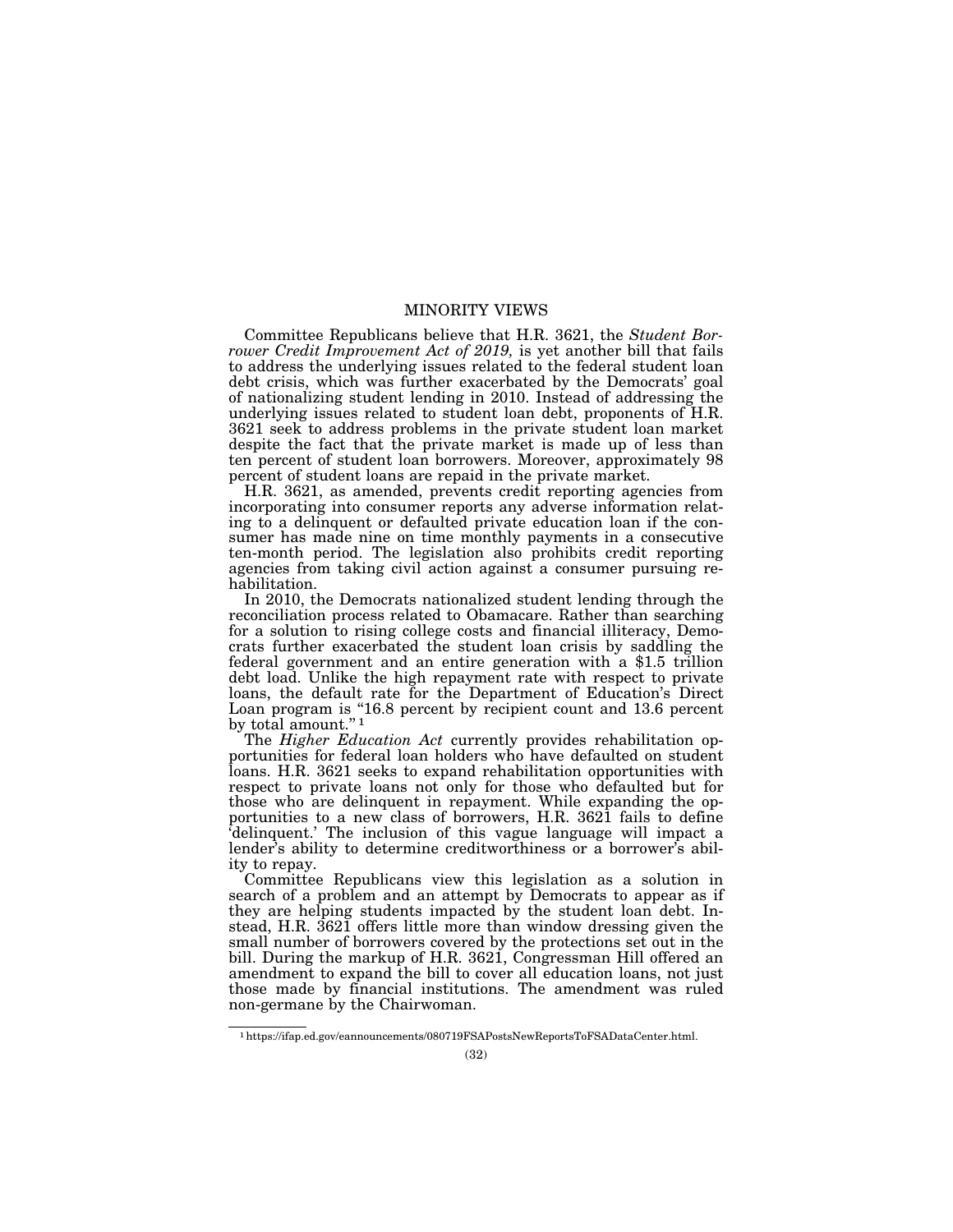Further, Committee Republicans recognize the importance of financial literacy training and the impact it can have on a consumer's financial health. Congressman Gooden offered an amendment during the markup that would require a delinquent student loan borrower to complete financial literacy training in addition to the rehabilitation requirements of this legislation. This commonsense amendment is in line with the recent House-passed legislation that would allow the U.S. Department of Housing and Urban Development to provide a discount on Federal Housing Authority single-family mortgage insurance premiums for first-time homebuyers who complete a housing counseling program. Financial literacy programs are effective tools and have proven to reduce mortgage delinquency rates, and this training would undoubtedly benefit all consumers, particularly those that have found themselves in circumstances of delinquency or default. Unfortunately, Congressman Gooden's amendment was rejected by a party line vote of 25– 33.

Committee Republicans remain concerned by the student loan debt crisis facing millions of Americans and believe a comprehensive and thoughtfully-crafted bill should be pursued by the committees of jurisdiction. However, legislation that prevents the disclosure of adverse information relating to a delinquent or defaulted student loan fails to address the underlying issues and is a solution in search of a problem. This undermines the underwriting that is central to the credit reporting system and could ultimately lead to increased costs of credit for millions of American borrowers.

> DAVID KUSTOFF. BARRY LOUDERMILK. LANCE GOODEN. WILLIAM R. TIMMONS, IV. TOM EMMER. SCOTT R. TIPTON. TED BUDD. PETER T. KING (NY). ROGER WILLIAMS. TREY HOLLINGSWORTH. J. FRENCH HILL (AK). JOHN W. ROSE (TN). WARREN DAVIDSON (OH). ANTHONY GONZALEZ (OH). DENVER RIGGLEMAN. ANDY BARR. BLAINE LUETKEMEYER. BILL HUIZENGA. STEVE STIVERS.